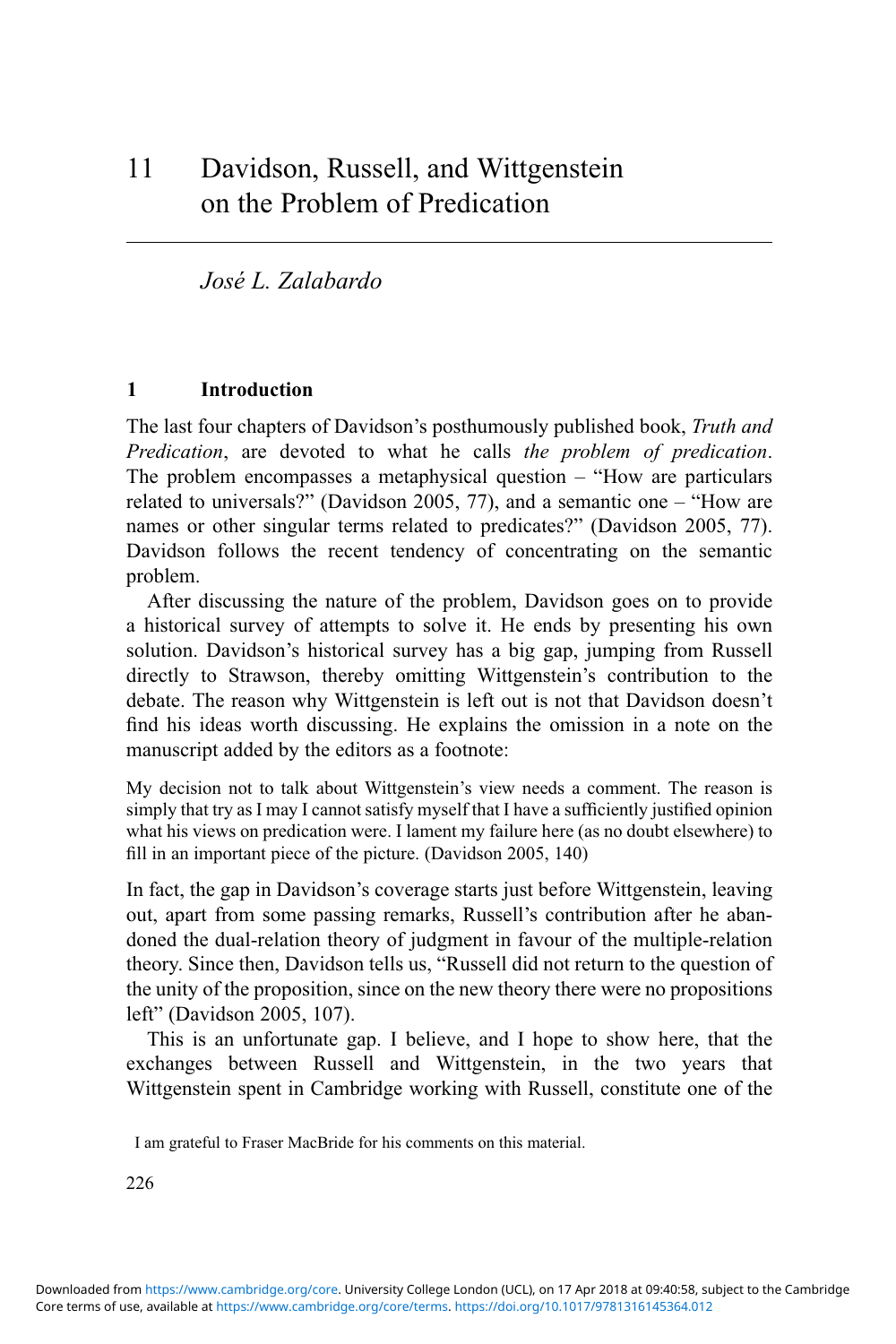most interesting episodes of the history of the problem. My main goal in this chapter is to outline the main ideas to emerge from these exchanges regarding the problem of predication, in its metaphysical and semantic forms. I will close by discussing the nature of Davidson's own solution to the problem.

## 2 The Metaphysical Problem

The bulk of Davidson's discussion of the problem of predication deals with the semantic version, but he also devotes some attention to its metaphysical form. He presents it in the following passage:

Theaetetus sits. Theaetetus, we agree, is an entity, a person. He is sitting. The property of Sitting is another entity, this time a universal that can be instantiated by many particular entities. In the present case, Theaetetus is one of those entities. In other words, we explain what it is for it to be the case that Theaetetus sits by saying that Theaetetus instantiates the property of Sitting. The fact itself doesn't, then, consist merely of the two entities, Theaetetus and the property of Sitting. It is a fact because those two entities stand in a certain relation to each other, the relation of Instantiation […] Now we see that a fact we can describe in just two words apparently involves three entities. But can 'Theaetetus sits' consist of just the three entities, Theaetetus, Sitting, and Instantiation? Surely not. The fact requires as well that these three entities stand in a certain relation to one another. To explain this fact we need to mention this fourth entity, which, unlike instantiation, is a three-place relation. We are clearly off on an infinite regress. (Davidson 2005, 85)

As Tyler Burge has pointed out, Davidson often blurs the distinction between the metaphysical and the semantical problem (Burge 2007, 589–90). This passage, for example, is presented as an attempt 'to understand the structure and nature of judgments' (Davidson 2005, 85). I agree with Burge that the two problems should be treated separately. I want to start in this section by considering the metaphysical problem, treating the quoted passage as expressing Davidson's views on this.

In Davidson's presentation, the problem concerns an explanation of 'what it is for it to be the case that Theaetetus sits'. On this explanation, the fact is a compound, with a particular, Theaetetus, and a universal, the property of Sitting, as its constituents. The problem arises for the contention that these are the only constituents of the fact. The mere coexistence of Theaetetus and the property of Sitting doesn't produce the fact. The fact that Theaetetus sits could fail to obtain even if both Theaetetus and the property of Sitting exist. In order for the fact to obtain, the particular has to be connected with the universal in the way that we call *instantiation* – Theaetetus needs to instantiate the property of Sitting. But this seems to amount to the admission that the fact that Theaetetus sits has, not two constituents, but three. In addition to Theaetetus and the property of Sitting, we also need to count the (binary) relation of Monadic Instantiation as one of its constituents.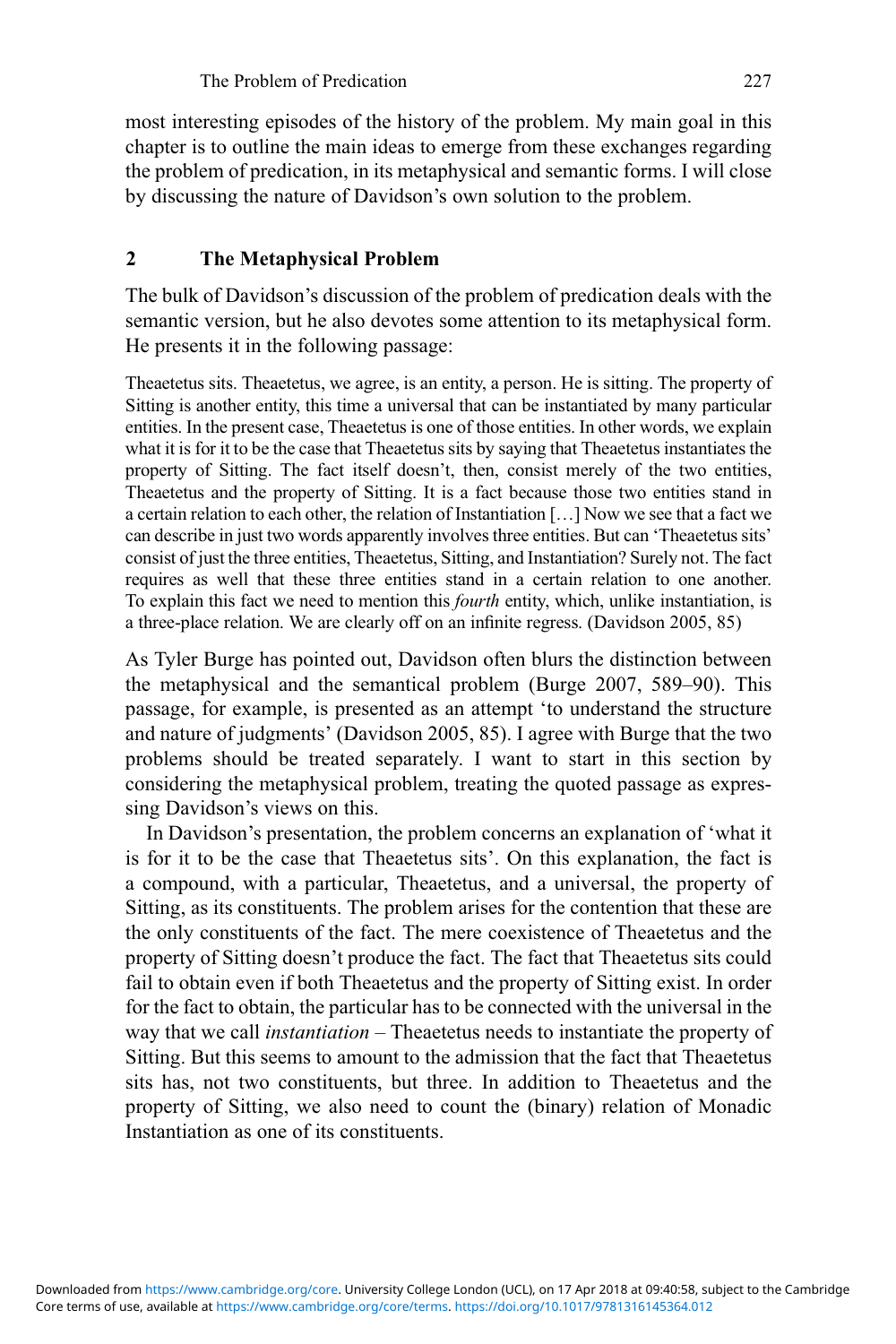But if this is right, the same line of reasoning can be applied to the current hypothesis concerning the composition of the fact that Theaetetus sits. The mere coexistence of Theaetetus, the property of Sitting and the relation of Monadic Instantiation doesn't produce the fact. The three items need to be connected with one another in the way that we call *binary instantiation*  $-$ Theaetetus and the property of Sitting (in that order) need to instantiate Monadic Instantiation. But this brings in an additional constituent to our analysis of the fact that Theaetetus sits. In addition to Theaetetus, the property of Sitting, and the relation of Monadic Instantiation, we also need to count the (ternary) relation of Dyadic Instantiation as a constituent of the fact. And since the reasoning can be repeated at each stage, we never reach a satisfactory account of the composition of the fact that Theaetetus sits.<sup>1</sup>

On this construal, then, the target of the argument is the application to the fact that Theaetetus sits of an account of facts according to which they are composite items, produced by the combination of particulars and universals. I am going to refer to this as the Compositional Account of Facts (CAF). The regress argument, on the construal that we are extracting from Davidson's passage, would refute any account of the structure of the fact that Theaetetus sits that an advocate of CAF might put forward.

Let's consider in some detail how the argument would proceed, on this construal, focusing in the first instance on the most natural application of CAF to the fact that Theaetetus sits:

A1. The fact that Theaetetus sits is a compound with exactly two components: Theaetetus and the property of Sitting.

We will have a refutation of A1 if we can show that it entails its negation. For this purpose we assume A1 and try to show that Not-A1 follows from this assumption. A1 entails that Theaetetus and the property of Sitting are among the components of the fact that Theaetetus sits. But for the fact to be produced, these two items have to be combined in a certain way – the former has to instantiate the latter, and it follows from this that Monadic Instantiation also has to be a constituent of the fact. Hence Theaetetus and the property of Sitting are not the only two components of the fact that Theaetetus sits. Since A1 entails its negation, A1 stands refuted, as desired. The reasoning from A1 to Not-A1 would have the following structure:

- A1. (assumption)
- B1. The fact that Theaetetus sits is a compound with Theaetetus and the property of Sitting among its components. (from A1)
- C1. The fact that Theaetetus sits wouldn't obtain unless Theaetetus instantiated the property of Sitting. (from B1)

 $<sup>1</sup>$  A similar difficulty would arise if we construed Instantiation as a single, multigrade relation.</sup>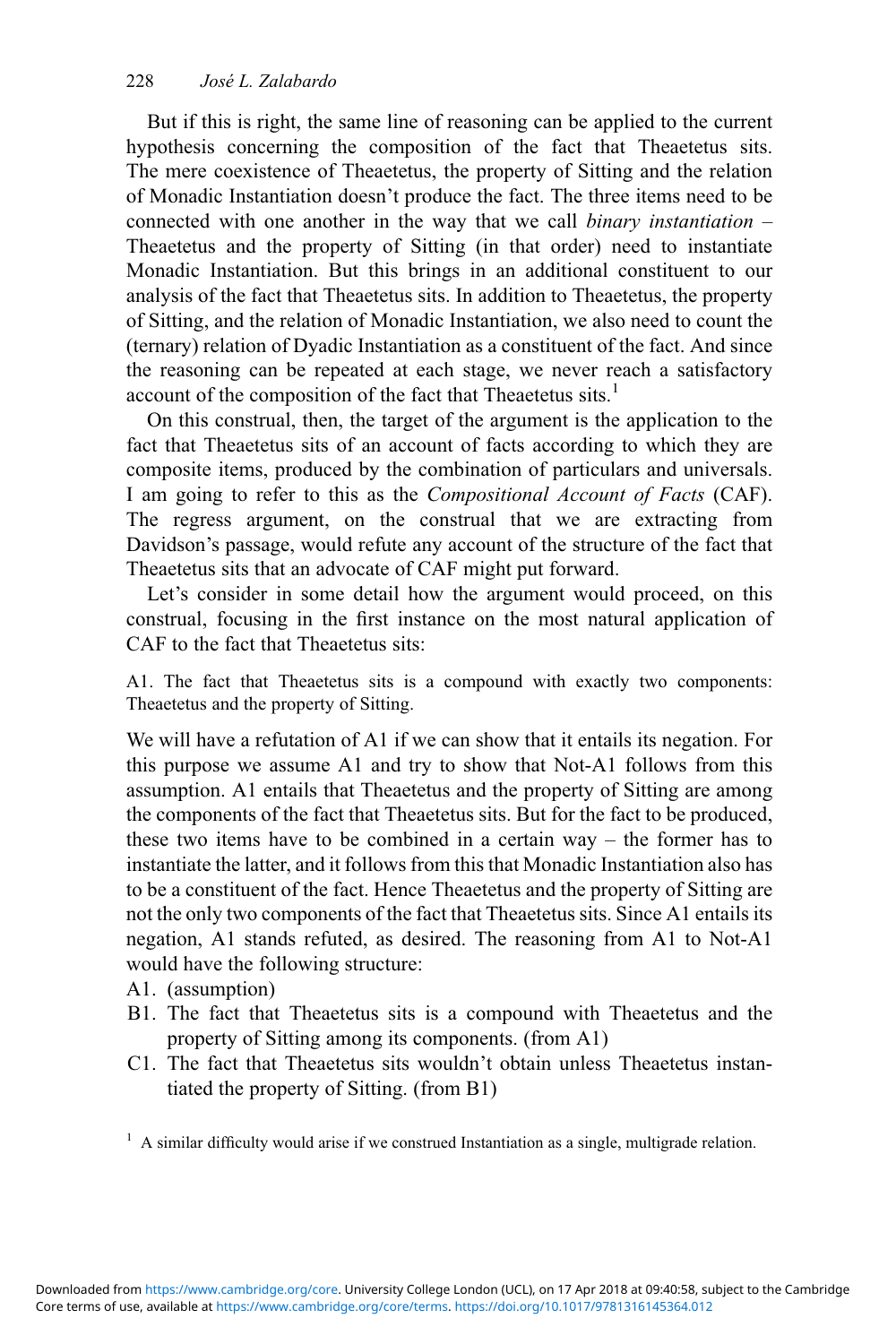- D1. Monadic Instantiation is also a component of the fact that Theaetetus sits. (from C1)
- Not-A1. (from D1)

This inference form A1 to Not-A1 is supposed to refute  $A1 - a$  specific account of the structure of the fact that Theaetetus sits. The advocate of CAF might at this point replace A1 with a different account of the composition of the fact that Theaetetus sits:

A2. The fact that Theaetetus sits is a compound with exactly three components: Theaetetus, the property of Sitting and the relation of Monadic Instantiation.

But another application of the same line of reasoning would show that A2 entails its negation:

- A2. (assumption)
- B2. The fact that Theaetetus sits is a compound with Theaetetus, the property of Sitting and the relation of Monadic Instantiation among its components. (from A2)
- C2. The fact that Theaetetus sits wouldn't obtain unless Theaetetus and the property of Sitting instantiated the relation of Monadic Instantiation. (from B2)
- D2. Dyadic instantiation is also a component of the fact that Theaetetus sits. (from C2)

Not-A2. (from D2)

And the same strategy can be used to refute any subsequent proposal as to how CAF can construe the fact that Theaetetus sits. It follows that there is no viable account of the fact that Theaetetus sits along the lines of CAF. In general, CAF cannot provide a viable account of facts.<sup>2</sup>

Is this line of reasoning sound? Let's focus on the purported refutation of A1. B1 is a logical consequence of A1. The inference from B1 to C1 strikes me as unassailable. If we construe the fact that Theaetetus sits as a compound, the production of the fact will require that its constituents are combined with one another in the right sort of way.

The point at which the argument is vulnerable is the transition from C1 to D1 – from the claim that Theaetetus would need to instantiate the property of Sitting in order for the fact to be produced to the claim that Monadic Instantiation has to be a constituent of the fact. In order to underwrite this inference, we need a principle along the following lines:

CONS. If an entity E is implicated in the constitution of a fact F, then E is a constituent of F.

<sup>&</sup>lt;sup>2</sup> Provided, that is, that we rule out a construal of facts as compounds with infinitely many constituents.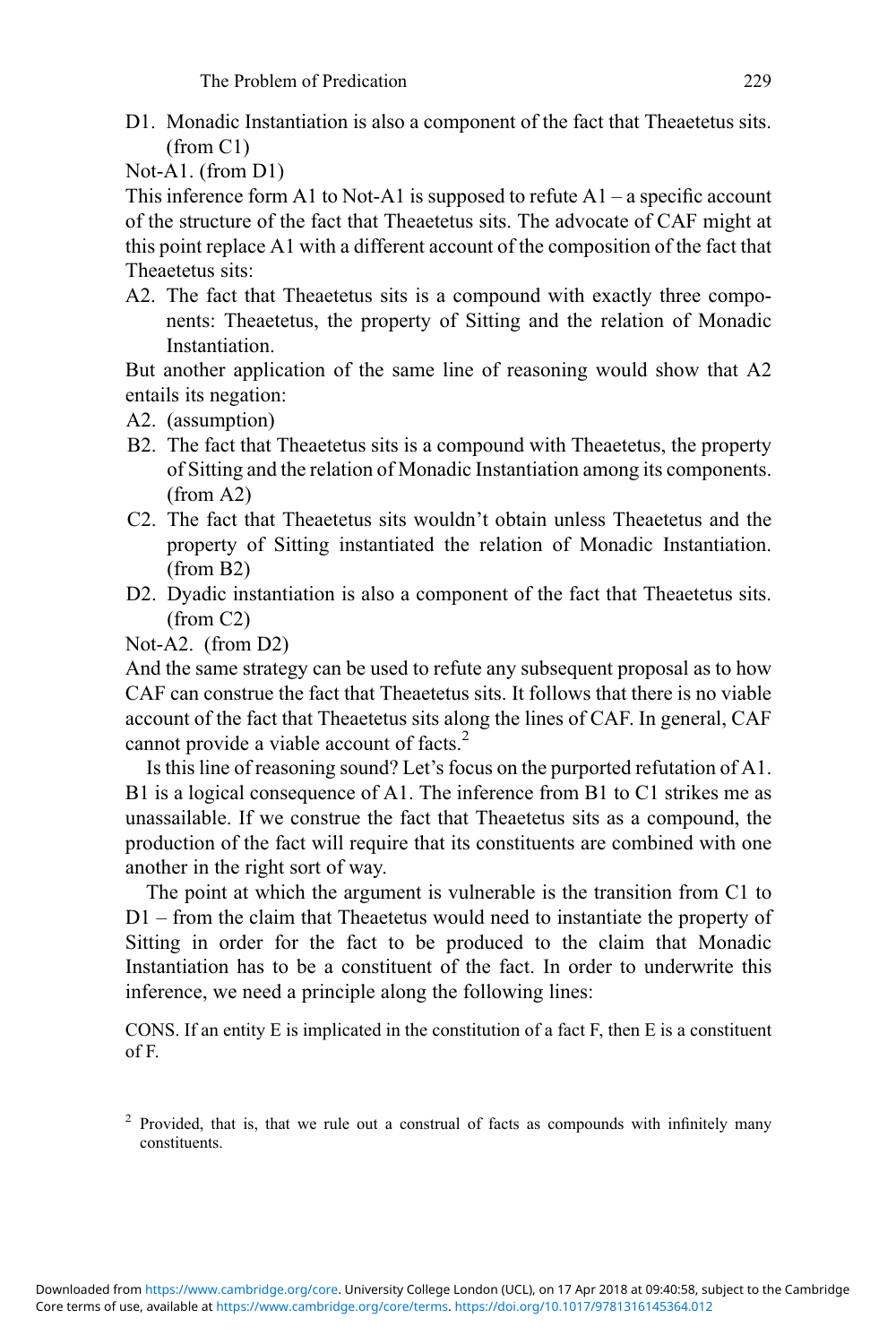In the presence of CONS, the inference from C1 to D1 is unstoppable, but if CONS can be rejected, the refutation of A1 can be resisted at this point.

This is the line taken by Bertrand Russell, just at the point at which Davidson interrupts his historical survey. According to Russell, every complex must have what he calls *a form*, which is the way in which the constituents of the complex are put together. Forms, for Russell, are real entities, not mere abstractions. However, they are not constituents of the complexes whose forms they are, and this, precisely, in order to avoid the regress we are discussing here. He expresses the point in the following passage of the manuscript 'What is Logic?', of 1912:

In a complex, there must be something, which we may call the *form*, which is not a constituent, but the way the constituents are put together. If we made this a constituent, it would have to be somehow related to the other constituents, and the way in which it was related would really be the form; hence an endless regress. Thus the form is not a constituent. (Russell 1992,  $55$ )<sup>3</sup>

Since Russell's complexes include facts, Russell is here rejecting CONS. He accepts that forms are implicated in the production of complexes, but he refuses to treat them as their constituents.

Once we reject CONS, the argument against CAF can be easily blocked. We will be able to recognise the involvement of Monadic Instantiation in the constitution of the fact that Theaetetus sits without contradicting A1. Three entities will be involved in the constitution of the fact – its two constituents and the way in which they are put together, Monadic Instantiation, which is not a constituent. Advocates of CAF who are prepared to follow Russell in rejecting CONS, have nothing to fear from this version of the regress argument.

Now, if the fact that Theaetetus sits obtains, there will also be the fact that Theaetetus instantiates the property of Sitting. This fact will have Theaetetus, the property of Sitting and the relation of Monadic Instantiation as its constituents. These constituents will be put together by Dyadic Instantiation, which will not be a constituent of this fact. And in the same way we can describe an infinite sequence of ever more complex facts, all of which will obtain just in case the fact that Theaetetus sits obtains:

> F1. S(t)  $F2. \in_1(S,t)$ F3.  $\in_2(\in_1, S, t)$  $F4. ∈_3(∈_2, ∈_1, S, t)$ …

But all of these facts will be different from one another, not conflicting accounts of the structure of one and the same fact, as required by the argument

 $3$  See also Russell (1984, 98).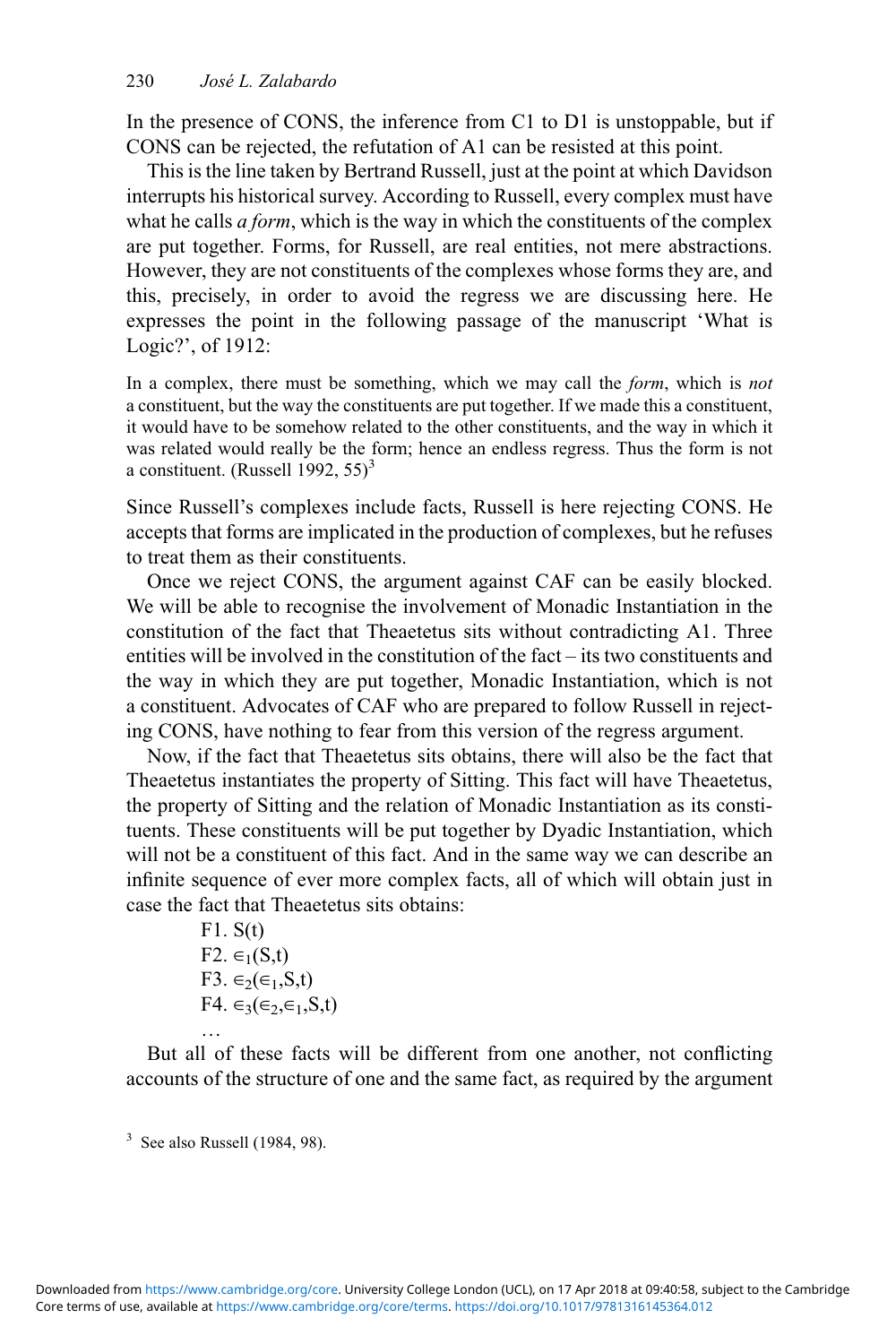against CAF. Furthermore, by accepting that on her account every fact brings an infinite sequence of facts of this kind in its train, the advocate of CAF wouldn't be accepting that her position is invalidated by an infinite regress. Burge puts the point well: "Such an infinity is profusion, not circularity or regress" (Burge 2007, 592).

So far I have argued that the version of the regress argument that I have extracted from Davidson's passage fails to put genuine pressure on CAF, unless it is supplemented by a cogent defence of CONS. I want to explore next a different version of the argument that doesn't make it depend on CONS.

A clue to the construal that I want to consider is given by Burge, in the continuation of the passage I've just quoted: "Circularity and regress are properties of explanations—of certain representational structures—not of ordinary facts or subject matters" (Burge 2007, 592). The point concerns the sequence of facts, F1, F2 … I have just argued that CAF is not undermined by the admission that the obtaining of F1 entails the obtaining of the infinitely many facts in the sequence. Using this sequence in a cogent regress argument against CAF would require showing that there is a phenomenon that CAF needs to explain but any attempt to provide this explanation produces a never-ending chain involving this sequence. This is the line that I want to explore next.

Suppose that, as a matter of fact, Theaetetus sits. Now, the existence of Theaetetus and the property of Sitting doesn't entail that Theaetetus sits. Consider, then, a possible state of the world in which both Theaetetus and the property of Sitting exist, but Theaetetus doesn't sit. Call this the ET-alternative (for Erect Theaetetus). Which difference between actuality and the ETalternative explains the fact that Theaetetus sits in the former but not in the latter? According to CAF, the fact that Theaetetus sits is a compound, with Theaetetus and the property of Sitting as its constituents. The constituents exist in the ET-alternative, but the fact doesn't obtain. Why is this?

Clearly the answer that CAF would give to this question is that in actuality, but not in the ET-alternative, Theaetetus and the property of Sitting are combined in the requisite way – the former instantiates the latter. So according to CAF, the reason why the fact that Theaetetus sits obtains in actuality but not in the ETalternative is that Theaetetus instantiates the property of Sitting in actuality and not in the ET-alternative. This explanans invokes a fact – the fact that Theaetetus instantiates the property of Sitting – that obtains in actuality but not in the ETalternative. This fact, as we have learnt in our discussion of the previous version of the argument, should not be treated as identical with the fact in the explanandum. The relation of Monadic Instantiation is a constituent of the fact that Theaetetus instantiates the property of Sitting, but not of the fact that Theaetetus sits. What is happening is that the first fact in our infinite sequence, F1, is being explained in terms of the second fact in the sequence, F2. The difference between actuality and the ET-alternative that explains why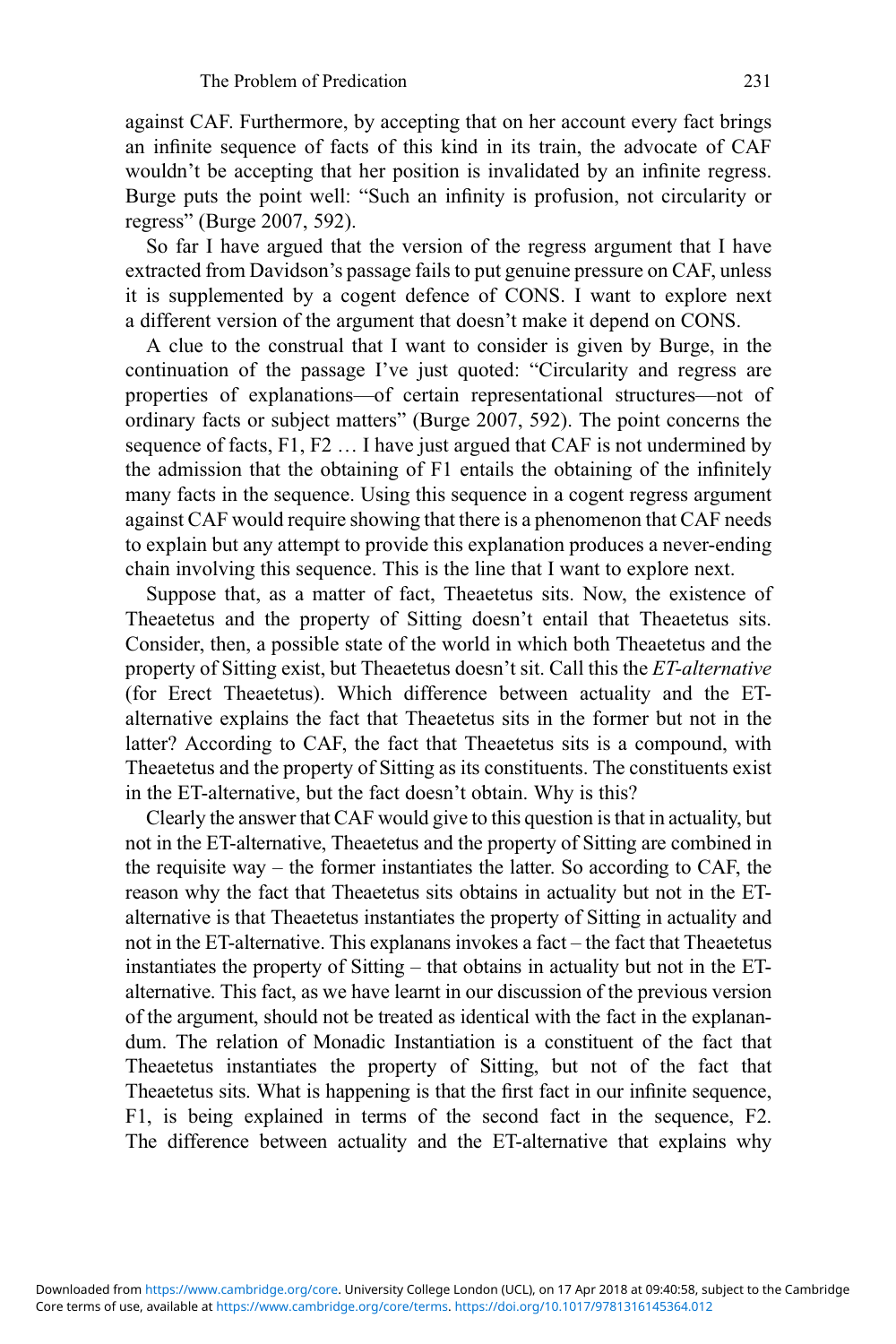F1 is present in the former but not in the latter is that another fact, F2, is present in the former but not in the latter.

This can't be the end of the story. CAF can't treat the fact that F2 is present in actuality but not in the ET-alternative as a brute difference between the two situations. F2 is a fact. Hence, according to CAF, it is a compound. But its constituents – Theaetetus, the property of Sitting and the relation of Monadic Instantiation – are also present in the ET-alternative, in which F2 doesn't obtain. So far, we've been told that the reason why the F1-compound is present in actuality but not in the ET-alternative is that the F2-compound is present in actuality but not in the ET-alternative. Until we have an explanation of why the F2-compound is present in actuality but not in the ET-alternative, we won't have a satisfactory account of the difference between actuality and the ET-alternative that explains why F1 is present in the former but not in the latter.

But clearly this line of reasoning launches us on an infinite regress. The reason why F2 is present in actuality but not in the ET-alternative is that its constituents are combined in the right sort of way – that Theaetetus and the property of Sitting instantiate Monadic Instantiation. This amounts to explaining why F2 is present in actuality and not in the ET-alternative in terms of the fact that F3 is present in the former but not in the latter … At no point in this sequence of explanations will CAF offer a satisfactory account of why F1 is present in actuality and not in the ET-alternative. CAF has failed to identify the difference between these situations that explains why one contains F1 and the other one doesn't.

Needless to say, this brief sketch doesn't amount to a cogent refutation of CAF, but it does suggest that the difficulty is not removed by Russell's idea that what combines the constituents of a fact into a unit is not itself a constituent. This is not the place to continue this dialectic. What I'd like to do before leaving the metaphysical version of the problem of predication is to outline briefly two alternatives to CAF for which the problem might not arise.

One alternative metaphysical picture is the Aristotle-inspired view that the fundamental constituents of the world are not particulars or universals, but a type of entity combining the two – not Theaetetus, on the one hand, and the properties that he instantiates, on the other, but a single entity incorporating Theaetetus and all his properties. On this view, the fact that Theaetetus sits wouldn't be a compound of a multiplicity of components, but an aspect of this unitary whole.<sup>4</sup> I don't propose to discuss this approach in any detail here. I only want to point out that even if we accept that the view provides

<sup>&</sup>lt;sup>4</sup> Davidson ascribes to Aristotle the view that 'if the forms are to serve as universals, then they cannot be separate from the entities of which they are properties' (Davidson 2005, 89), but not the ontology of 'thick particulars' that I have sketched here. I am not claiming that the 'Aristotleinspired view' was actually held by Aristotle.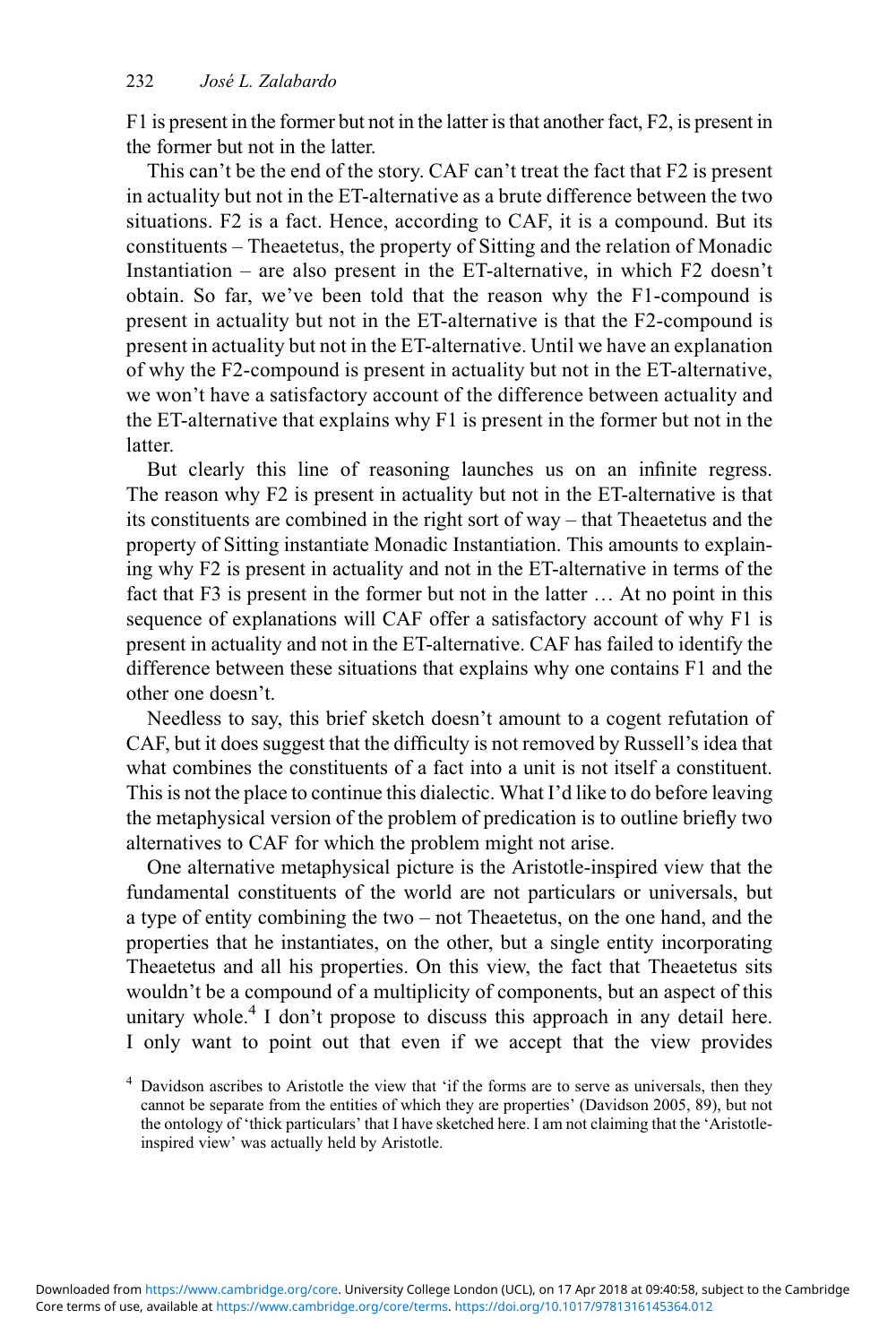a satisfactory account of subject-predicate facts, relational facts might still pose a problem. Suppose that Theaetetus with all his properties is a single fundamental unit, and Socrates with all his properties another. It's hard to see what account we can provide with these materials of, say, the fact that Theaetetus criticises Socrates. For relational facts we seem forced to return to the conception of facts as compounds, facing once again the metaphysical version of the problem of predication.

The second alternative to CAF that I want to consider is a metaphysical picture that takes as fundamental items, not particulars and universals, like CAF, or the particular-cum-universal units of the Aristotelian view, but facts. Facts on this approach are the ultimate, simple constituents of reality, with particulars and universals construed as abstractions from these – as what we see the fact that Theaetetus sits as having in common with the fact that Theaetetus eats, or with the fact that Socrates sits. The approach has been eloquently characterised by Kenneth Olson as

the view that—contrary to what language would lead us to believe—the sort of thing expressed by a whole sentence is metaphysically more basic than some of the things expressed by the words making it up. (Olson 1987, 40)

And, as I have argued elsewhere (Zalabardo 2015, Ch. 4), this is the metaphysical approach put forward in Wittgenstein's *Tractatus* (Wittgenstein 1974). This factbased ontology is, precisely, what the opening sentences of the book express:

- 1 The world is all that is the case.
- 1.1 The world is the totality of facts, not of things.

This is not the standard interpretation of the metaphysics of the Tractatus, but it's certainly not without advocates. It received an early endorsement from Brian Skyrms:

Wittgenstein's truly daring idea was that the ontology of the subject (nominalism) and the ontology of the predicate (Platonism) were both equally wrong and one-sided; and that they should give way to the ontology of the assertion. We may conceive of the world not as a world of individuals or as a world of properties and relations, but as a world of facts—with individuals and relations being equally abstractions from the facts. John would be an abstraction from all facts-about-john; Red an abstraction from being-redfacts; etc. (Skyrms 1981, 199)<sup>5</sup>

The point is not simply that particulars and universals cannot occur in isolation, but only in the context of states of affairs. The claim is rather that, for Wittgenstein, particulars and universals are ultimately nothing but features of states of affairs – John is what the states of affairs that we characterise as involving John have in common, and redness what the states of affairs that we

 $5$  See also McCarty (1991).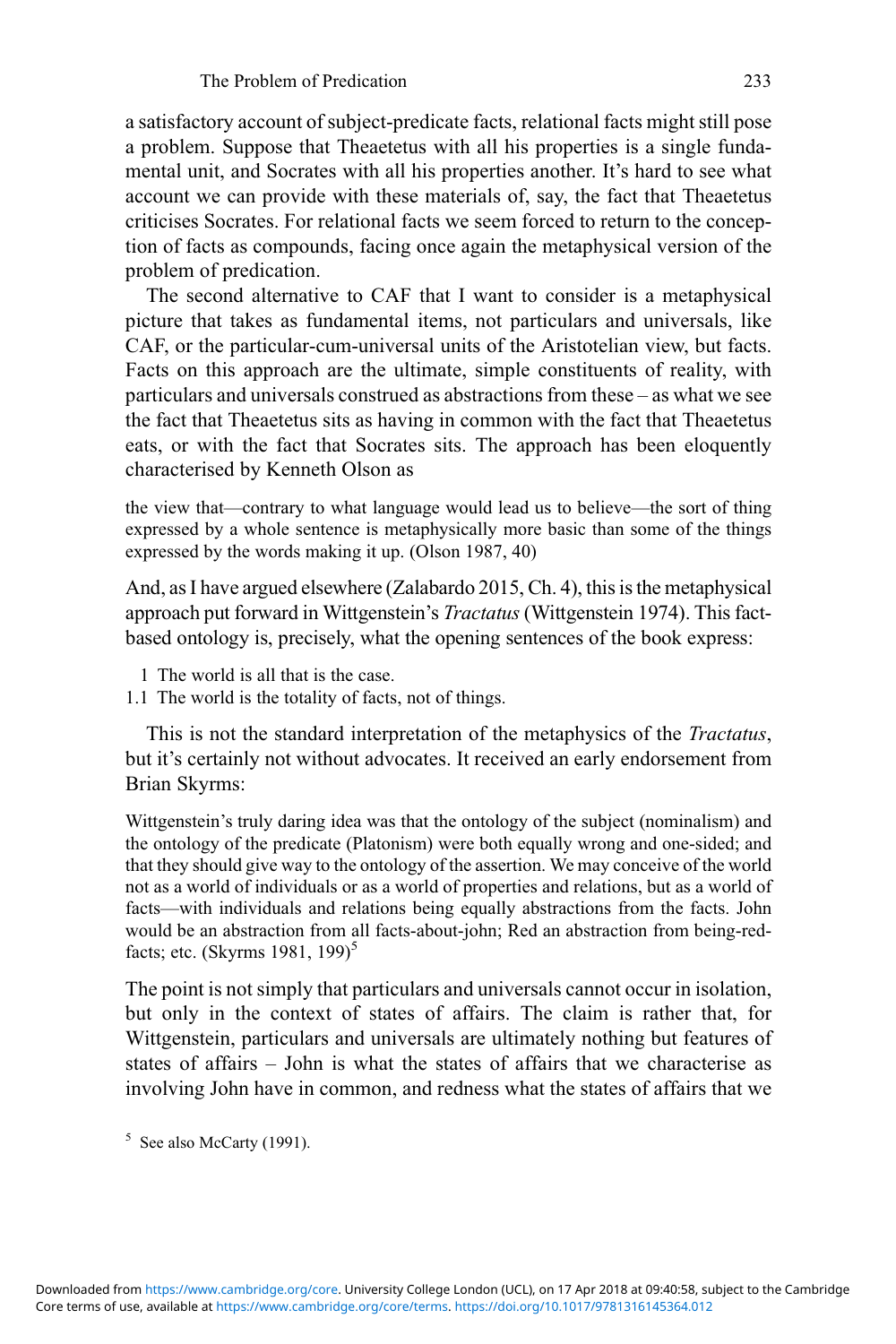characterise as involving redness have in common.<sup>6</sup> I think this is a very plausible reading of the Tractatus, but a defence of this point would require a more extensive discussion of the interpretation of the book than we can undertake in this chapter. Hence we will have to restrict ourselves to a conditional conclusion: if this reading is right, as I think it is, then Wittgenstein doesn't face the metaphysical version of the problem of predication. Wittgenstein doesn't have to provide an explanation of how facts arise from the combination of their components because he doesn't think that facts are produced by a process of combination. On the contrary, facts are ultimate, indivisible units of his ontology, in which what we think of as constituents of facts are treated as mere abstractions.

### 3 The Semantic Problem

I want to turn now to the semantic version of the problem of predication. The sentence "Theaetetus sits" represents things as being a certain way, which may or may not coincide with the way things are. How does the sentence achieve this? The most promising strategy for answering this question is to explain the power of the sentence to represent the world in terms of the semantic properties of its constituents – the singular term 'Theaetetus' and the predicate 'sits'. The semantic version of the problem of predication is to understand how the semantic properties of its constituents enable a sentence to represent the world as being a certain way. On the assumption that the role of singular terms is relatively clear, the problem is seen as concerning, specifically, how the semantic properties of predicates can give rise to the representational power of the sentences in which they figure.

Russell faced a version of the problem in his theories of judgment. Judgments, for Russell, are mental episodes in which we represent the world in consciousness as being a certain way. With his theories of judgment, Russell sought to explain how the mind is related to the world when we judge. A crucial challenge for this enterprise is posed by the fact that judgments can be false as well as true. This circumstance blocks an account according to which in a judgment the mind is related to a fact. The proposal would not work for false judgments. I can judge that Theaetetus flies, but my doing so cannot consist in a relation between me and the fact that Theaetetus flies, since there is no such fact.

Russell's first strategy for overcoming this obstacle was to postulate a range of entities to act as what I am related to when I judge falsely, in the same way in which I am related to a fact when I judge truly. He referred to these items as

<sup>&</sup>lt;sup>6</sup> The position I am attributing to Wittgenstein is akin to versions of trope theory that construe particulars and universals as bundles of tropes. See, e.g., Bacon (1995).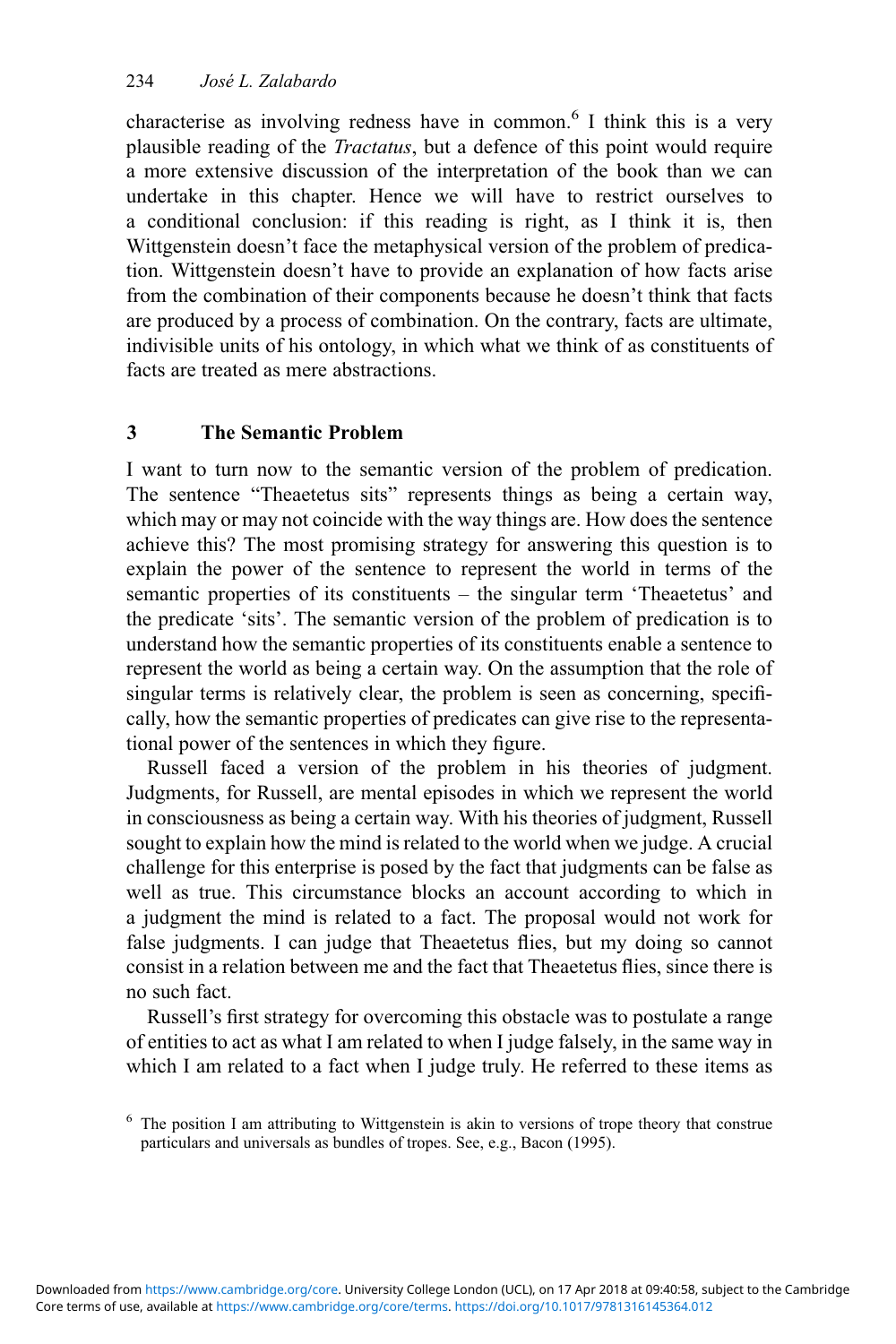objective non-facts, and to facts and objective non-facts together as propositions. The view that judgment is a relation between the mind and a proposition, in this sense, is, in a nutshell, Russell's dual-relation theory of judgment.

But by 1910 Russell had abandoned this strategy and had replaced it with an alternative approach that takes advantage of the resources of CAF. On the new approach, there isn't a single item to which my mind is related when I judge. On the contrary, my mind is related to a multiplicity of items – the constituents of the fact that would have to obtain in order for my judgment to be true. When I judge that Theaetetus sits, my mind is related to Theaetetus and to the property of Sitting; when I judge that Theaetetus flies, my mind is related to Theaetetus and to the property of Flying. My judgment that Theaetetus sits is true because there is a fact with Theaetetus and the property of Sitting as its constituents. My judgment that Theaetetus flies is false because there isn't a fact with Theaetetus and the property of Flying as its constituents. This is the central thought of Russell's multiple-relation theory of judgment.

This basic idea had to be refined in several ways before it could provide a satisfactory theory, and between 1910 and 1913 Russell endorsed, in quick succession, several versions of the view. One of the challenges that precipitated these changes was the problem of order, or direction. On the multiple-relation theory, when Othello judges that Desdemona loves Casio, his mind is related to Desdemona, Casio, and the relation of Love. But we can't say that Othello's judgment is true just in case there is a fact with Desdemona, Casio, and the relation of Love as its constituents. Casio loving Desdemona would be a fact with these constituents, but we wouldn't want to say that the obtaining of this fact would suffice for making Othello's judgment true.

What matters for our purposes is a different challenge faced by the theory, one that Russell didn't fully grasp until the 1913 manuscript entitled Theory of  $Knowledge.<sup>7</sup>$  The problem arises from the fact that bringing to consciousness Theaetetus and the property of Sitting does not suffice for judging that Theaetetus sits. A mental episode in which I bring these two items to consciousness might fail to represent things as being a certain way. In particular, it might fail to represent Theaetetus as sitting.

In *Theory of Knowledge*, the issue is discussed in its application, not to judgment, but to understanding – in our example, to the understanding of what someone says when they say that Theaetetus sits. Russell states repeatedly what would be missing from an account according to which this understanding consists in bringing to consciousness Theaetetus and the property of Sitting. In order to understand what someone says when they say that Socrates precedes Plato, Russell tells us, it is necessary to understand 'how Socrates and Plato and

<sup>&</sup>lt;sup>7</sup> See Candlish (1996) for an account of Russell's growing awareness of this problem as distinct from the problem of order.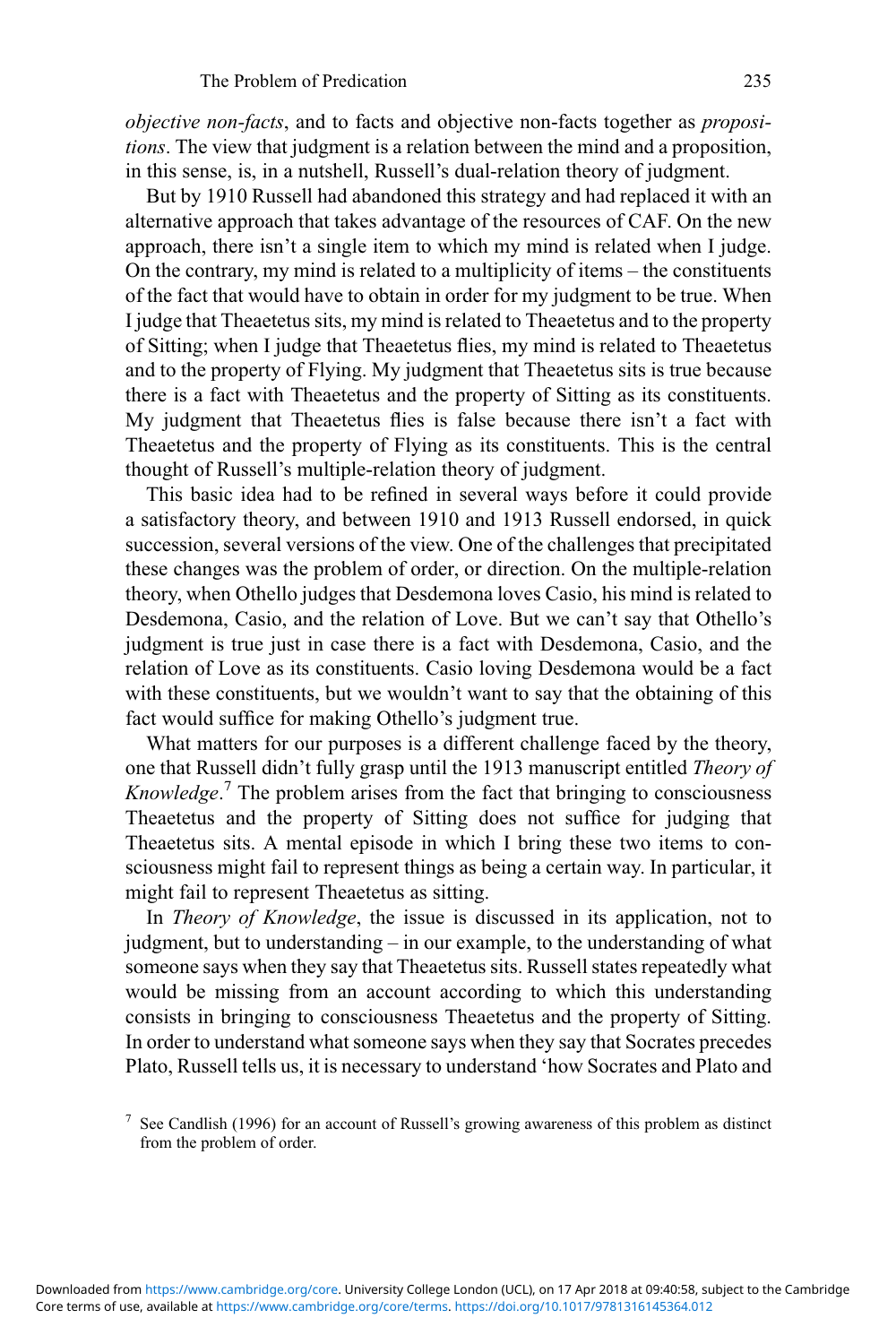"precedes" are to be combined' (Russell 1984, 99). Understanding the statement 'a is similar to b' 'would not be possible unless we knew how they [a, b and similarity] are to be put together' (Russell 1984, 101). In order to understand the proposition 'A precedes B', in addition to knowing what is meant by the words that occur in it, 'it is also necessary to know how these three terms [A, B and preceding] are to be combined' (Russell 1984, 111). And in order to understand 'A and B are similar' 'we must know what is supposed to be done with A and B and similarity, i.e. what it is for two terms to have a relation' (Russell 1984, 116).

Returning to our example, in order to understand the proposition that Theaetetus sits, in addition to bringing to consciousness Theaetetus and the property of Sitting, I must grasp how these two items are represented as combined by the proposition – how they would have to be combined in order for the proposition to be true, in order for things to be as the proposition represents them as being. I am going to refer to this as the mode-ofcombination problem. It is the problem of explaining how, in an episode of understanding, the subject is aware of the way in which the items the proposition is about are represented by the proposition as combined with one another – of how these items would have to be combined with one another in order for the proposition to be true.

There's one approach to the mode-of-combination problem that generates an infinite regress parallel to the regress that we face in the metaphysical version of the problem of predication. On this approach, modes of combination are entities that we are capable of bringing to consciousness. We can bring to consciousness, for example, the relation of Monadic Instantiation, and the mode-of-combination problem is solved for subject-predicate propositions by reference to awareness of Monadic Instantiation. On this approach, I understand the proposition that Theaetetus sits by bringing to consciousness not only Theaetetus and the property of Sitting, but also the relation of Monadic Instantiation. By grasping this relation, I become aware of how Theaetetus and the property of Sitting are represented as combined with one another by the proposition – of how they have to be combined in order for the proposition to be true.

But this proposal doesn't remove the problem. Bringing to consciousness Theaetetus, the property of Sitting and the relation of Monadic Instantiation doesn't suffice for representing in mind Theaetetus as sitting, and hence for understanding the proposition that Theaetetus sits. The additional object of awareness doesn't improve matters, as a subject who has brought to consciousness these three items might not grasp the way in which they have to be combined in order for Theaetetus to  $s$ it – in order for the proposition to be true: the pair consisting of Theaetetus and the property of Sitting has to instantiate the relation of Monadic Instantiation.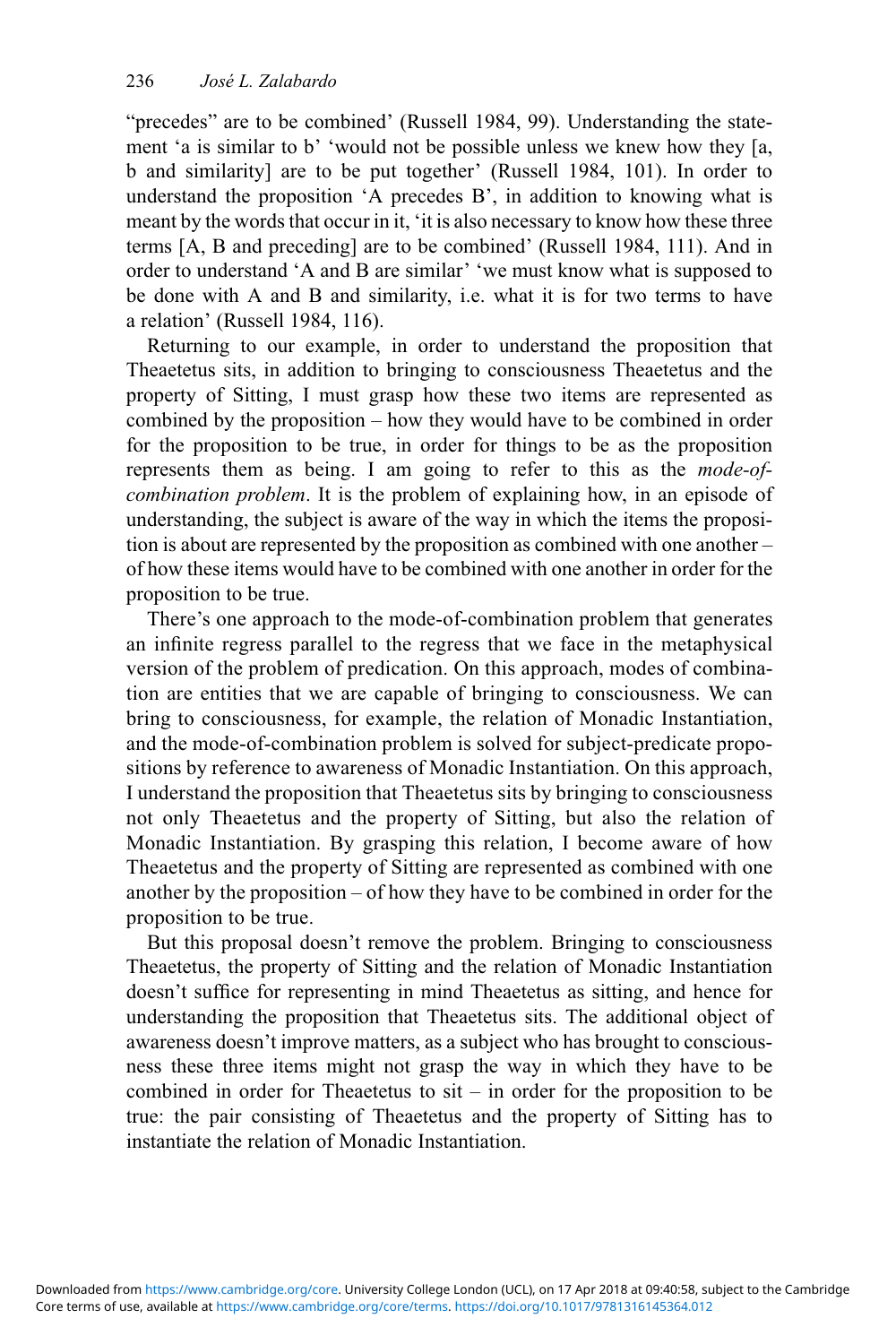We could try to remedy the situation by introducing an additional object of awareness. What needs to happen to Theaetetus, the property of Sitting and the relation of Monadic Instantiation in order for Theaetetus to sit is that the particular and the property need to bear the relation of Dyadic Instantiation to the relation of Monadic Instantiation. This might suggest that the problem would be solved if we construed understanding of the proposition that Theaetetus sits as involving awareness of the three items already considered and the relation of Dyadic Instantiation. But this leaves us in the same situation that we faced before. We are off on a regress. Adding objects of awareness that embody modes of combination does not solve the problem. A different approach is needed.

Wittgenstein arrived in Cambridge in the autumn of 1911, with the intention of studying with Russell. He stayed in Cambridge until October 1913. In this period, Russell and Wittgenstein developed a famously intense personal and philosophical relationship. We know that Russell discussed with Wittgenstein the views that he was developing in May 1913 in the Theory of Knowledge manuscript. And Russell's ideas had a profound influence on Wittgenstein's conception of the problems. Wittgenstein encountered the semantic version of the problem of predication in the form that Russell had given to it in May 1913, i.e. as the mode-of-combination problem. I am going to argue that a central component of the position advanced in Wittgenstein's Tractatus should be seen as Wittgenstein's proposal for dealing with the problem.

In Theory of Knowledge, Russell sought to solve the mode-of-combination problem by introducing forms in his analysis of understanding.<sup>8</sup> But Wittgenstein's pre-Tractarian manuscripts show that, for Wittgenstein, Russell's appeal to forms was fraught with difficulties. Wittgenstein thought that the items that Russell identified with forms (full existential generalisations) couldn't play the role that Russell had assigned to them in his theory of understanding, and, more generally, no entity could play this role. As early as the 'Notes on Logic', dictated in October 1913, Wittgenstein's verdict on Russell's appeal to forms is unambiguously negative: 'There is no thing which is the form of a proposition ... This goes against Russell's theory of judgment' (Potter 2009, 282). Wittgenstein's discussion of these ideas clearly indicates, first, that Wittgenstein was concerned with the problem that Russell had tried to solve with forms and, second, that Wittgenstein was convinced that forms could not be invoked in the solution to the problem.

What is needed is a way of construing the subject's awareness of how, in our example, Theaetetus and the property of Sitting are represented as combined by the proposition that Theaetetus sits. As we've just seen, this cannot be achieved

<sup>&</sup>lt;sup>8</sup> Notice, however, that Russell's proposal was not the regress-generating strategy that we have just considered. See Zalabardo (2015, §1.7) for details.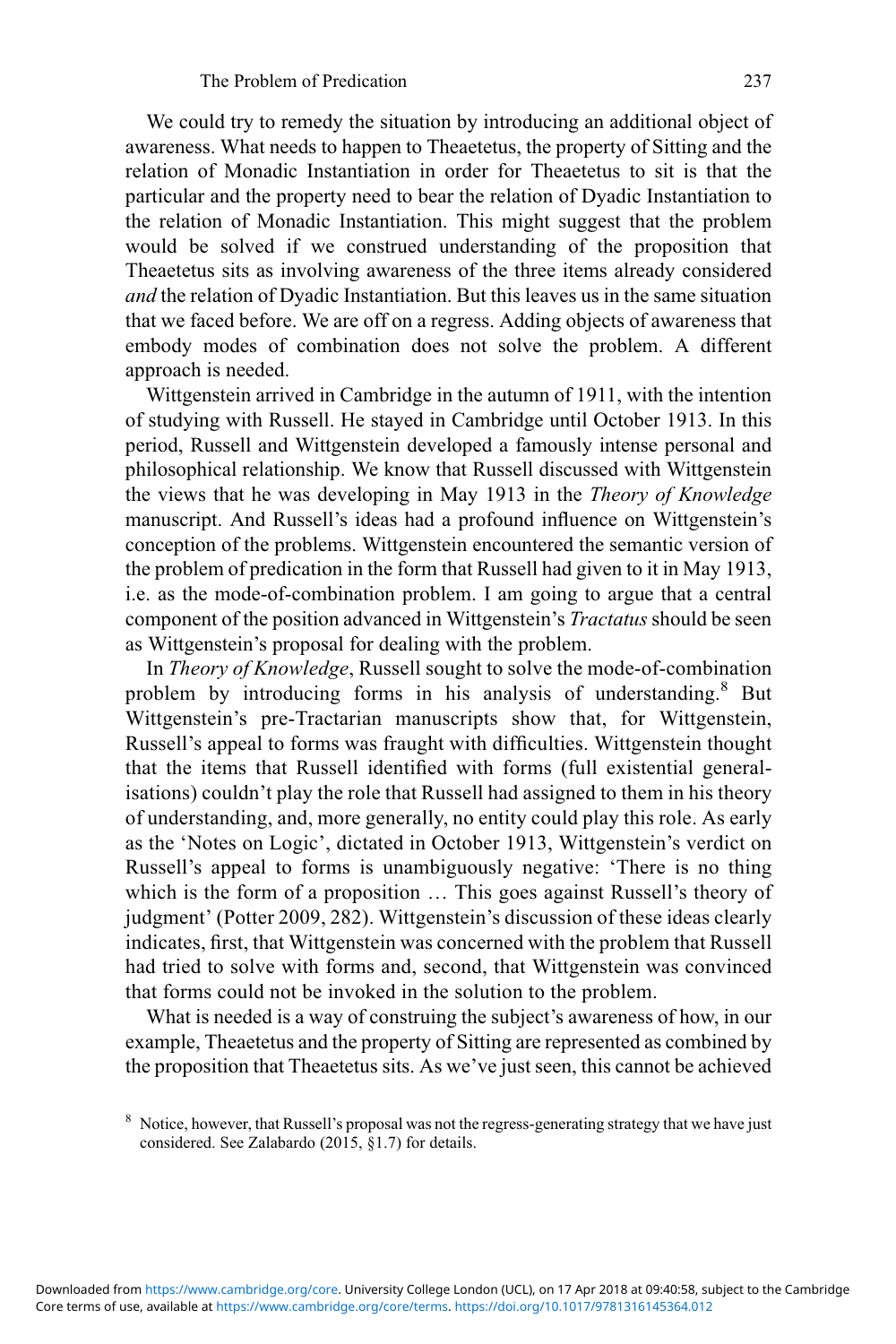by thinking of the mode of combination as an object and including awareness of this object in our account of understanding. Another approach is required.

We get a suggestion of how this can be achieved if we go back to the unworkable account of judgment with which we started, according to which judgment is a relation between the mind and a fact. If the mind has the power to bring to consciousness the fact that Theaetetus sits and its structure, understanding of the proposition that Theaetetus sits can be explained in this way. By bringing to consciousness the fact that Theaetetus sits, the subject will grasp, not only the constituents of the fact, but also the way in which they are combined with one another in the fact. And this grasp doesn't lead to an infinite regress. We are not invoking a third item, whose connection to the previous two would then have to be grasped. The subject doesn't grasp a mode of combination in isolation. She grasps an actual combination and abstracts from this the way in which its constituents are combined.

This model of understanding offers a solution to the mode-of-combination problem, but, as we have seen, it cannot serve as our general account of understanding, since it's only applicable to the understanding of true propositions. The proposition that Theaetetus flies cannot be understood in this way. This would require bringing to consciousness the fact that Theaetetus flies, but since the proposition is false there is no such fact. The item that would need to be brought to consciousness in order to understand the proposition in this way simply doesn't exist.

Nevertheless, a modification of this approach will give rise to an account of understanding that is equally applicable to true and false propositions. Notice that the source of the problem with false propositions is that the fact grasp of which is supposed to produce understanding is the same as the fact that would make the proposition true. But this is not an essential component of the solution to the mode-of-combination problem. For the purpose of solving this problem, understanding can be taken to consist in grasp of any other fact, provided that its constituents are combined with one another in the way in which objects would have to be combined in order for the proposition to be true. Thus, for example, by grasping the fact that Socrates stutters and its structure, we grasp the way in which Theaetetus and the property of Flying would have to be combined in order for the proposition that Theaetetus flies to be true  $-$  they would have to be combined in the same way in which the constituents of the fact that Socrates stutters are actually combined with one another in that fact. The crucial consequence of this move is that the resulting account is applicable to the understanding of false propositions as well as true propositions. The fact that I grasp when I understand the proposition has to obtain, but the fact on whose obtaining the truth value of the proposition depends may or may not obtain.

Hence we have reached an account according to which we understand a proposition by grasping a fact whose constituents are combined with one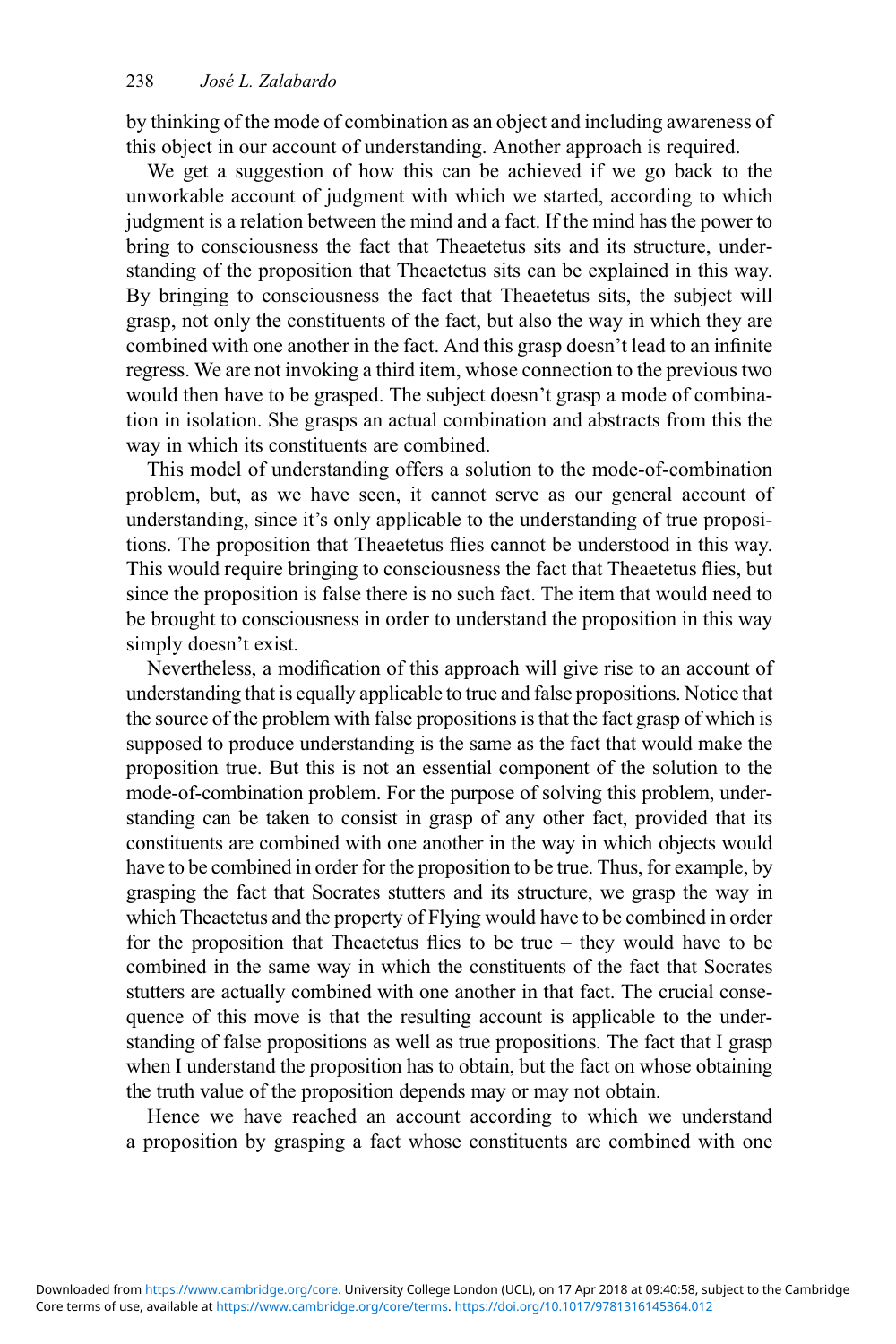another in the same way in which objects in the world (the referents of the terms in the proposition) would have to be combined with one another in order for the proposition to be true. This account of understanding is, I submit, the central idea of Wittgenstein's picture theory of representation. The pictures, thoughts and propositions of the *Tractatus* are the facts that we grasp, on this account, in episodes of understanding.<sup>9</sup> The claim that propositions represent pictorially is Wittgenstein's solution to the semantic version of the problem of predication.

Wittgenstein states very clearly that what he is calling pictures are facts (TLP 2.141), and that the advantage of using facts to represent the world as being a certain way is that the constituents of a fact are combined with one another in a certain way (TLP 2.14, 2.031), i.e., that the fact exemplifies a mode of combination. This circumstance enables us to use a fact to represent things as combined in a certain way:

2.15 The fact that the elements of a picture are related to one another in a determinate way represents that things are related to one another in the same way.

Hence, by using a fact to represent things as being a certain way, we bring a mode of combination into the representational episode – we represent things in the world as combined with one another in the same way in which the constituents of the depicting fact are combined with one another. And this is achieved without generating an infinite regress. We don't answer the question of how we are representing objects in the world as combined with one another by identifying an additional object that plays the role of a mode of combination, whose combination with the objects it's supposed to combine would then need to be grasped. We are answering the question by singling out an instance of the mode of combination in question: we represent objects in the world as combined with one another *like that* – as the constituents of the depicting fact are combined with one another.

For pictorial representation, then, we can provide a satisfactory explanation of how the way in which objects are represented as combined with one another is brought into representational episodes. Hence, if mental and linguistic representation followed the pictorial model, we would have at our disposal a solution to the mode-of-combination problem. And this is precisely what Wittgenstein goes on to claim. Thoughts are pictures of a certain kind (TLP 3), and propositions give expression to thoughts (TLP 3.1). Propositional representation is then directly characterised as following the pictorial model:

3.14 What constitutes a propositional sign is that in it its elements (the words) stand in a determinate relation to one another. A propositional sign is a fact.

<sup>9</sup> The main ideas of this account of the relationship between Wittgenstein's picture theory and Russell's theory of judgment were first presented by David Pears. See Pears (1977).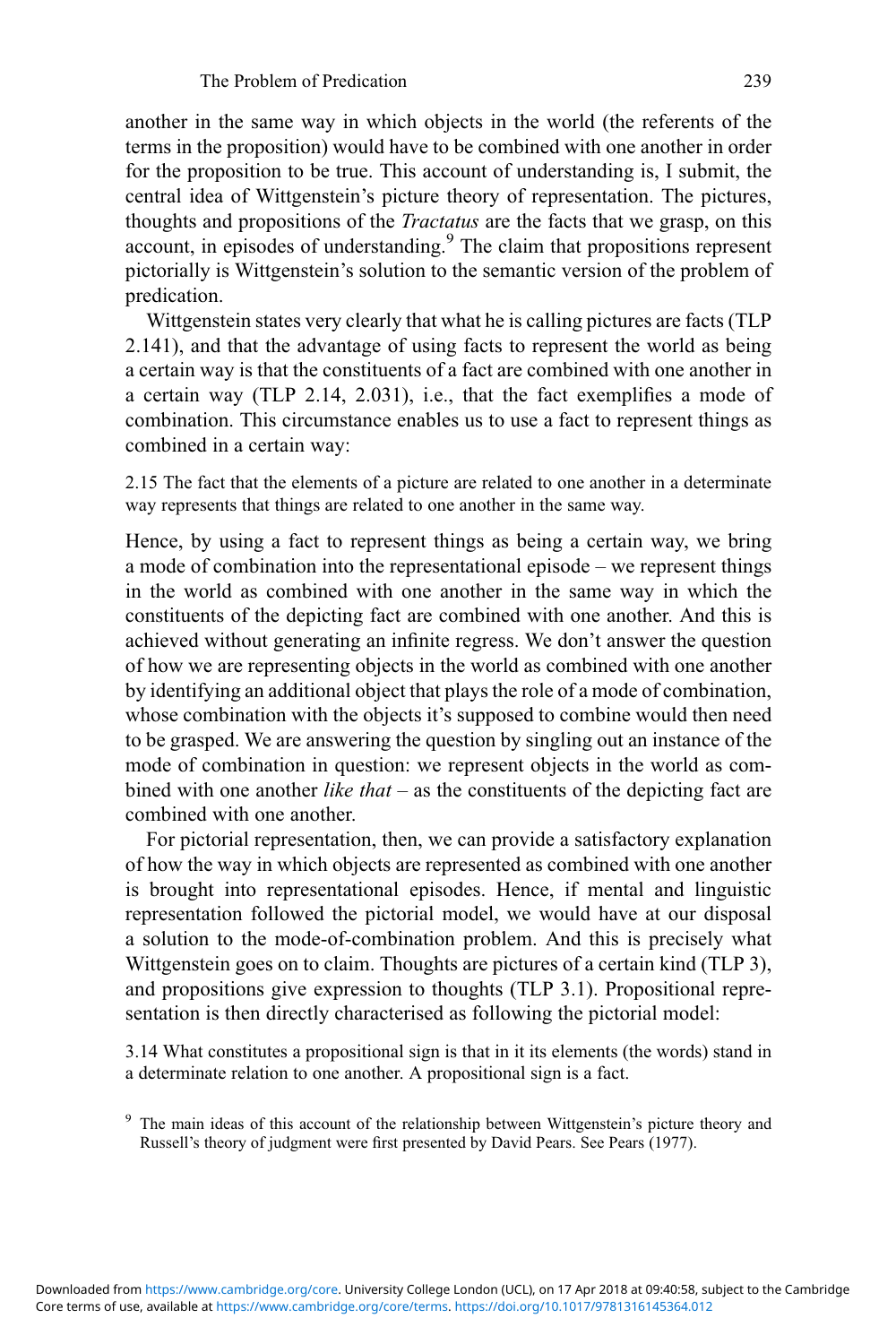Propositions, like all pictures, are facts whose constituents (the words) are combined with one another in a certain way, and they represent objects in the world (the referents of the words) as combined with one another in that same way. Commentators have often been puzzled by how the pictorial model could apply to linguistic representation. If we think of 'Theaetetus criticises Socrates' as a fact, whose constituents are combined with one another in a certain way, it is natural to think of it as the fact, say, that 'Theaetetus', 'criticises', and 'Socrates' are concatenated with each other in this order. But then it seems that 'Theaetetus criticises Socrates' cannot represent Theaetetus as criticising Socrates. All it can do is represent Theaetetus, the relation of Criticising and Socrates as concatenated with one another in that order. However, this characterisation of the situation doesn't take account of two important points.

First, if a proposition is to represent the referents of its constituents as combined with one another in the same way as the constituents are combined in the proposition, then the constituents of the proposition have to have the same combinatorial possibilities as their respective referents. Hence in a proposition that represents Theaetetus as criticising Socrates, the representatives of Theaetetus and Socrates have to be particulars, e.g., the words 'Theaetetus' and 'Socrates', but the representative of the relation of Criticising has to be a binary relation – e.g., the relation  $\rho$  that x bears to y when x is to the left of y with the word 'criticises' between them. Then the fact with which 'Theaetetus criticises Socrates' has to be identified is not the fact that 'Theaetetus', 'criticises', and 'Socrates' are concatenated with each other in this order, but rather the fact that 'Theaetetus' ρ 'Socrates'.

This might not seem to be much progress, since all we seem to be able to depict with this fact is Theaetetus standing to the left of Socrates with the word 'criticises' between them. But here we would be assuming that the constituents of 'Theaetetus' ρ 'Socrates' are 'Theaetetus' and 'Socrates', while ρ is the way in which they are combined. We avoid this pitfall if we take account of the second point: thoughts and propositions are pictures of a special kind – they are logical pictures. This means, in a nutshell, that the way in which its constituents are combined with one another is a logical mode of combination, with every non-logical aspect of the proposition treated as a constituent. On this construal, the constituents of 'Theaetetus' ρ 'Socrates' are 'Theaetetus', 'Socrates' and  $\rho$ , put together by the logical relation of binary instantiation – i.e., 'Theaetetus' bearing ρ to 'Socrates'. Now, if 'Theaetetus' stands for Theaetetus, 'Socrates' for Socrates and ρ for the relation of Criticising, 'Theaetetus' ρ 'Socrates' will represent Theaetetus, Socrates and the relation of Criticising as combined with one another in the same way in which the constituents of the proposition are combined with one another. In this way, it will represent Theaetetus as criticising Socrates, as desired. I take this to be the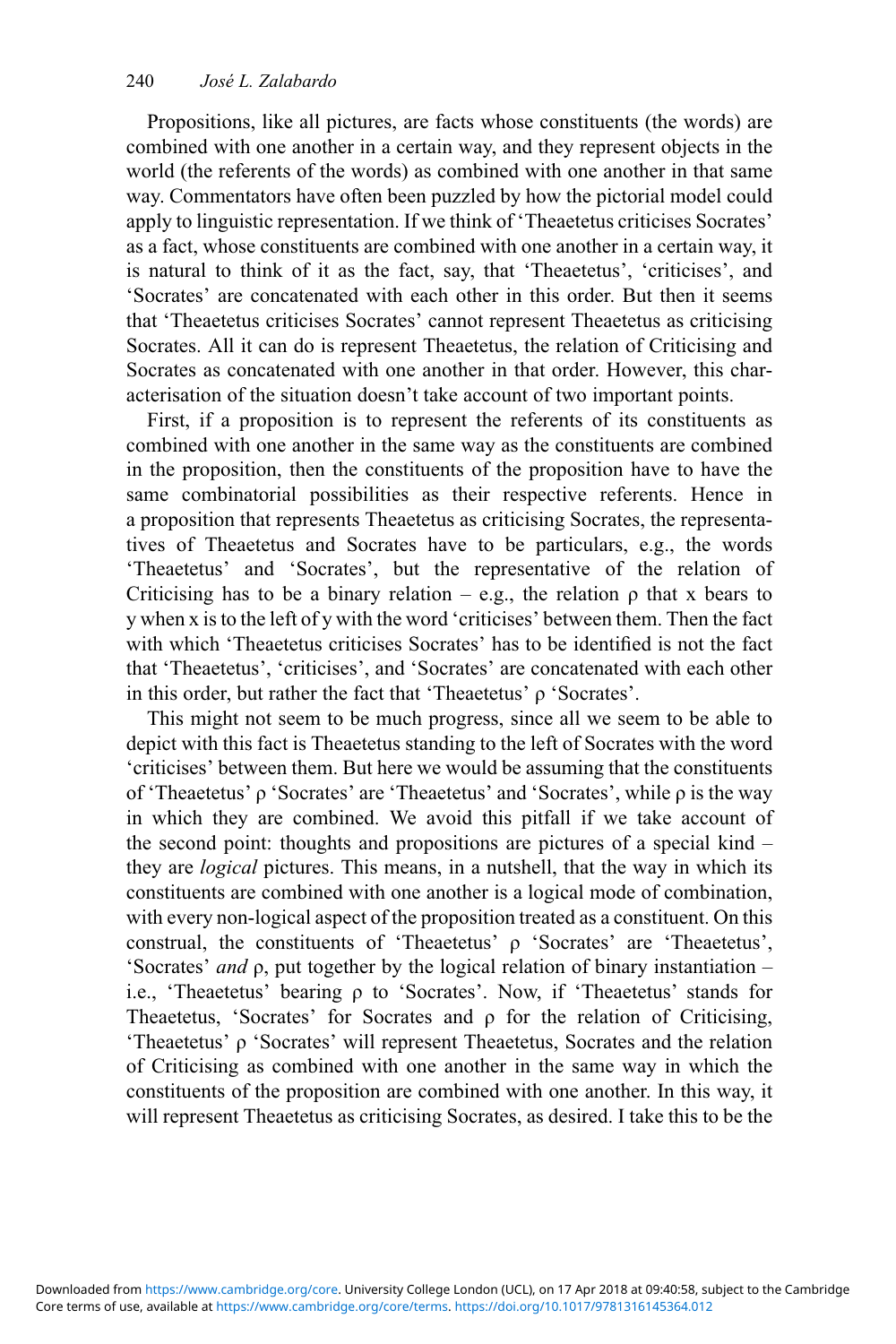account of how propositions represent that Wittgenstein offers in the following section of the *Tractatus*:

3.1432 Instead of, 'The complex sign " $aRb$ " says that a stands to b in the relation R' we ought to put, 'That "*a*" stands to "*b*" in a certain relation says that aRb.<sup>10</sup>

I want to highlight one controversial aspect of this construal of Wittgenstein's views. If Wittgenstein was trying to solve the mode-ofcombination problem, his goal was to explain how to bring into representational episodes awareness of how objects in the world are represented as combined – of how they would have to be combined for things to be as they are represented as being. Read in this way, Wittgenstein's position is that we bring the mode of combination to consciousness by grasping the fact that we use as a picture and its structure – the way in which its constituents are combined with one another. But what form is this grasp supposed to take? One thing seems clear: if this grasp could only take the form of pictorial representation (a picture of a picture), we would be off on a new regress.<sup>11</sup> The proposal is only viable if it presupposes a more basic form of grasp of facts and their structure – one that isn't pictorial in nature. I want to close my discussion of Wittgenstein by suggesting that this more basic type of grasp is provided in Wittgenstein's framework by the notion of showing. A picture, he tells us at TLP 2.172, 'displays' (aufweisen) its pictorial form. Our access to logical form is described in similar terms at TLP 4.121: Logical form is 'mirrored' (spiegeln) in propositions, it 'expresses *itself*' (sich ausdrücken) in language. Propositions 'show' (zeigen), 'display' (aufweisen) the form of reality. And the same mode of access is invoked to explain our grasp of the pairings of the constituents of the picturing fact with the objects they stand for: 'one proposition " $fa$ " shows that the object a occurs in its sense' (TLP 4.1211). On the reading that I have sketched, I would grasp the fact that I use as a picture, its structure, and the pairings of its constituents with their referents, with the faculty that enables me to be a recipient of what is shown. This type of grasp is not explained, but presupposed in Wittgenstein's proposal. It should be clear however that presupposing this kind of grasp doesn't make picturing redundant. What we are presupposing is a faculty of grasping actually obtaining facts and their structure, whereas what we are explaining in terms of this faculty is grasp of combinations that may or may not obtain – the kind of grasp of Theaetetus as flying that enables us to understand the proposition that

<sup>&</sup>lt;sup>10</sup> For this construal of Wittgenstein's notion of logical picturing, see Zalabardo (2015, §2.5). See also Peter Long's illuminating exegesis of TLP 3.1432 (Long 1969).

<sup>&</sup>lt;sup>11</sup> And, in any case, Wittgenstein doesn't think that the way in which the constituents of a proposition are combined with one another can be represented with propositions. See TLP 4.12.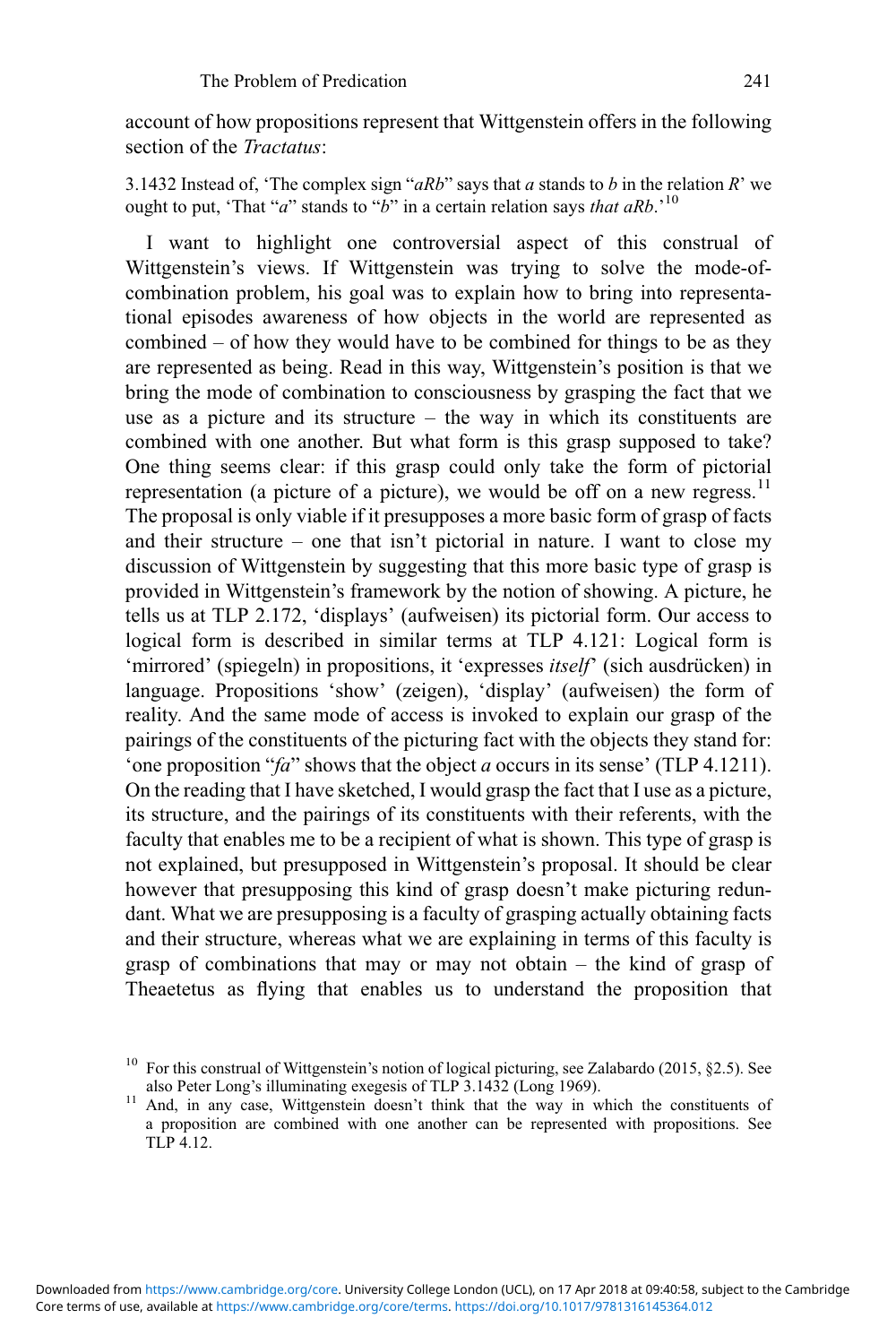Theaetetus flies, or judge that he does, even if, as a matter of fact, he's never left the surface of the Earth. $12$ 

### 4 Burge's Fregean Solution

Before we turn to Davidson's own approach to the problem, I'd like to consider briefly a solution that Tyler Burge claims to find in Frege's work. In a highly critical discussion of Davidson's ideas on the problem of predication, Burge has claimed that Frege's semantics offer a satisfactory solution of the semantic version of the problem. Burge disagrees with Davidson's claim that "associating predicates with objects such as universals, properties, relations, or sets … will always lead to an infinite regress" (Davidson 2005, 143). Burge agrees that pairing predicates with universals cannot be the whole solution to the problem, but he thinks that pairing predicates with universals can be part of a satisfactory solution. What generates the regress, for Burge, is not the appeal to universals, but the assimilation of the relationship between predicates and universals to the relationship between singular terms and their referents: 'The regress gets started if the syntactic and semantical roles of a predicate are assimilated to those of a singular term. It is absolutely essential to any solution that this assimilation be rejected' (Burge 2007, 590). We avoid the regress if we recognise that a predicate doesn't simply denote a property. In addition, the predicate of a subject-predicate sentence attributes the property to an individual:

The semantical relation between predicate and property is only an aspect of predication. Let us say that the predicate indicates (or predicatively denotes) the property or relation. Beyond indication, predication also constitutively involves a capacity for application or attribution of the property to the individual. Thus predication involves both indication and application of what is indicated to something further. (Burge  $2007, 593$ )<sup>13</sup>

Now, the Russellian construal of the problem of predication that I have been discussing here (the mode-of-combination problem) is significantly different from the construal of the problem that Burge considers, and it may well be that on Burge's construal of the problem, his proposal offers a satisfactory solution. But the question I want to ask is whether Burge's proposal offers a promising avenue for dealing with the mode-of-combination problem.

We can easily adapt Burge's proposal to provide an account of Russell's phenomenon of understanding. An episode of understanding of the proposition that Theaetetus sits would involve bringing to consciousness two items – Theaetetus and the property of Sitting – but each of these items would be brought

<sup>&</sup>lt;sup>12</sup> On this reading, the faculty of grasping what's shown would be playing for Wittgenstein the role that the notion of acquaintance played for Russell. See Zalabardo (2015,  $\S$ 2.11) for details.

<sup>&</sup>lt;sup>13</sup> See also Wright (1998); MacBride (2006, 2011); Liebesman (2015).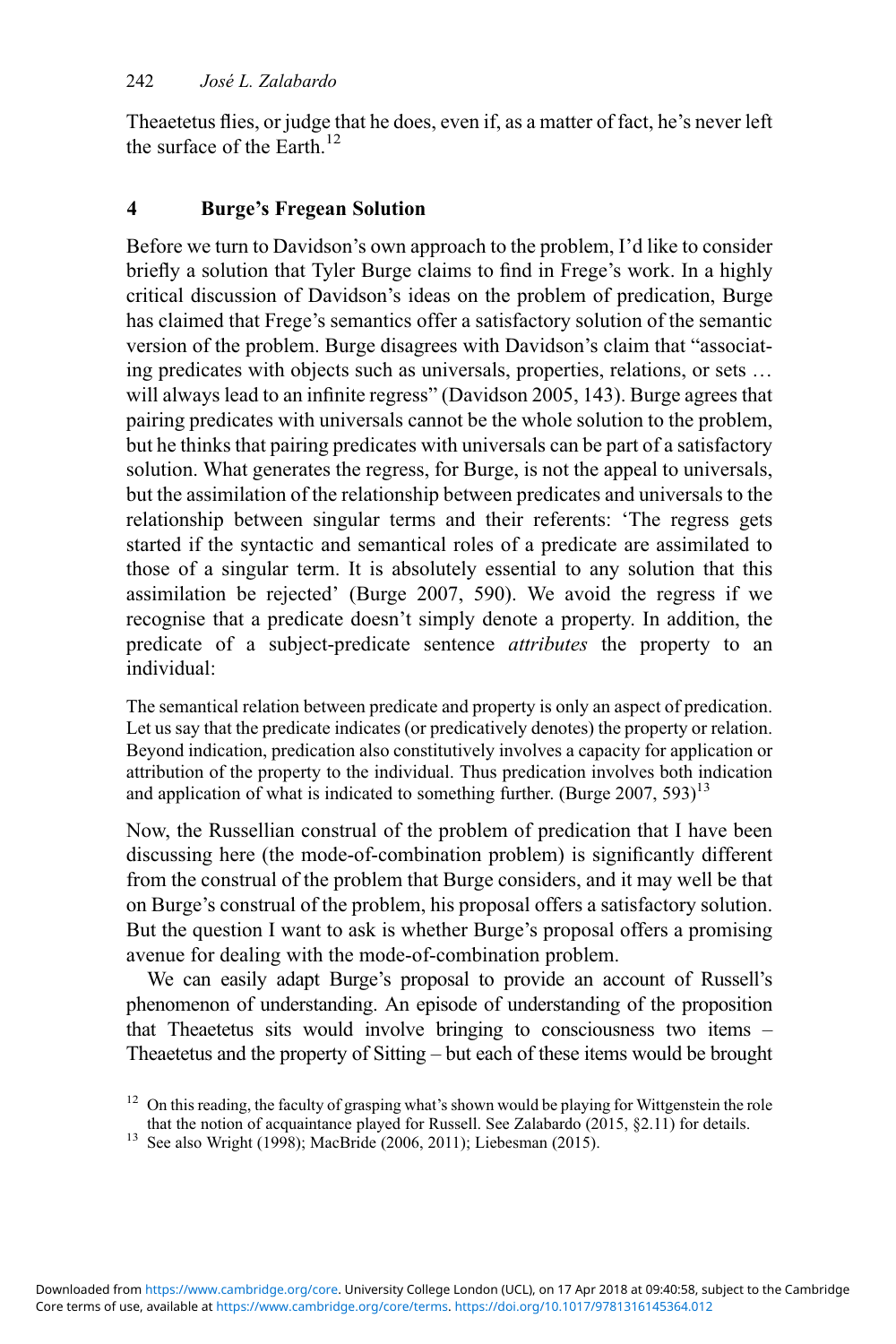to consciousness in a different way. Theaetetus would be brought to consciousness in a purely denotational mode, while the property of Sitting would be brought to consciousness in a mixed mode, which includes both denotation and, crucially, attribution of what is denoted to something else – to the item (Theaetetus) brought to consciousness in the episode of understanding in a purely denotational mode.

Now, if this proposal is going to offer a satisfactory solution to the mode-ofcombination problem, the attributive character of the subject's awareness of the property of Sitting would have to allow her to bring to consciousness the way in which the property and the individual are represented as combined – the way in which they would have to be combined in order for the proposition to be true. Attribution, in other words, would have to make the subject aware of the relevant mode of combination. Hence the proposal would have to be supplemented with an account of how attribution achieves this. One possibility would be to contend that the attributive aspect of predicative awareness ensures that when a property is brought to consciousness in this mode, the relation of Monadic Instantiation is simultaneously present to the mind. It should be clear, however, that this approach would take us back to the regress-generating proposal considered above. To provide a promising solution to the mode-of-combination problem, the Burgean proposal would have to be supplemented with an alternative account of how the attributive aspect of predicative denotation furnishes the subject with the requisite awareness. I don't find in Burge's discussion of the problem of predication any suggestion as to how this could be achieved.

### 5 Davidson's Theory of Judgment

In the final chapter of Truth and Predication, Davidson puts forward a solution to the semantic version of the problem. Davidson's solution is based on a lesson we can learn from Tarski's work on truth:

for a language with anything like the expressive power of a natural language, the class of true sentences cannot be characterized without introducing a relation like satisfaction, which connects words (singular terms, predicates) with objects. (Davidson 2005, 30)

This indispensable role of the semantic properties of predicates and singular terms in the specification of the truth conditions of the sentences of a language is supposed to explain their contribution to the power of sentences to represent the world as being a certain way:

If we can show that our account of the role of predicates is part of an explanation of the fact that sentences containing a given predicate are true or false, then we have incorporated our account of predicates into an explanation of the most obvious sense in which sentences are unified, and so we can understand how, by using a sentence, we can make assertions and perform speech acts. (Davidson 2005, 155)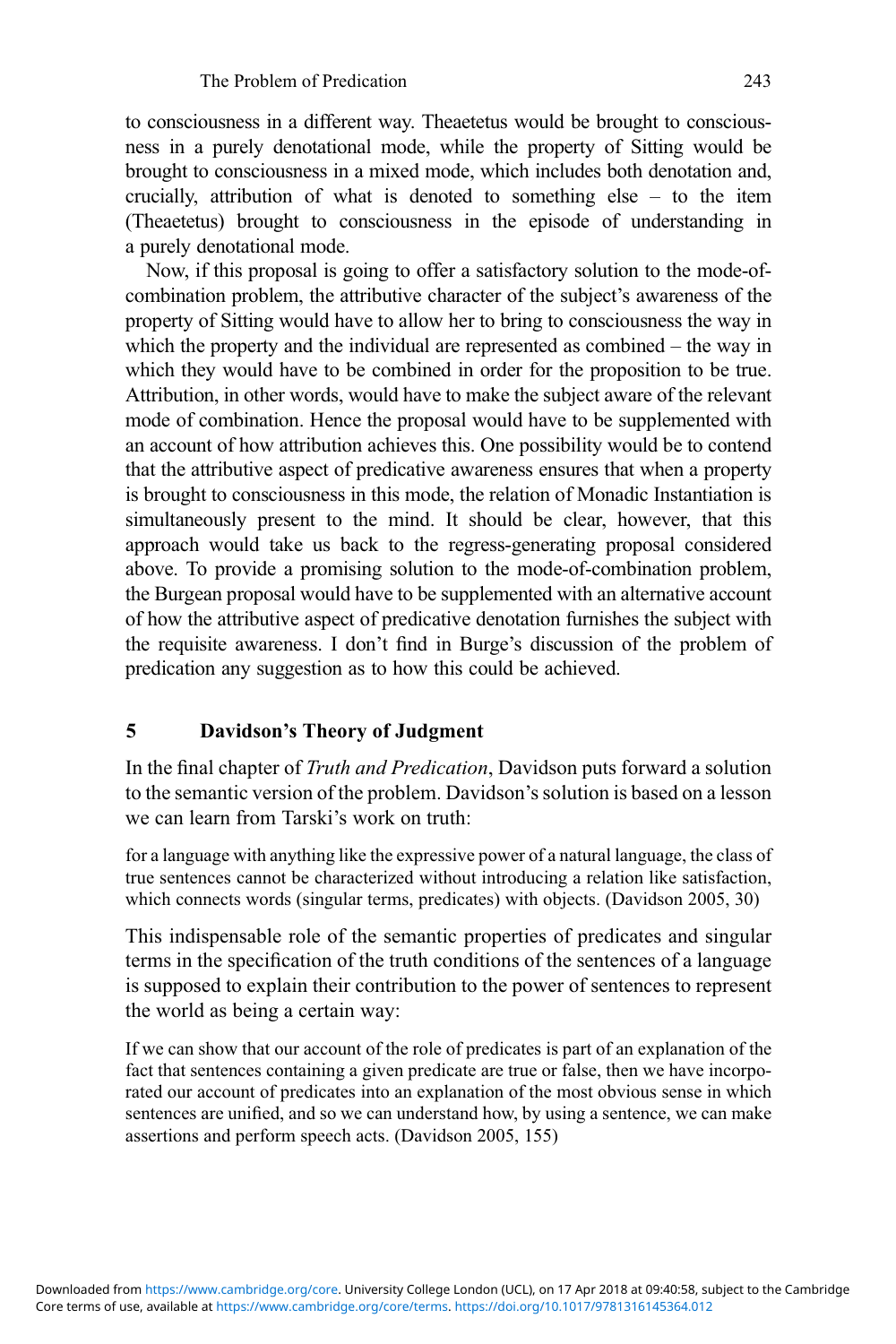It is not at all obvious how Davidson's solution is to be understood. The answer to this question can be expected to depend on the specific construal of the problem we focus on, and I think we can cast some light on Davidson's proposal in relationship to Russell's project of explicating the phenomenon of judgment and the version of the problem of predication that it faces.

As we've seen, the goal of Russell's theories of judgment was to explain what has to be the case in order for a subject S to judge that p or, later, to understand the proposition that p. Specifically, his goal was to explain how S has to be related to the world in order for her judgment to have the content that p or for her to understand the proposition as having the content that p. From 1910, Russell thought that in order to achieve this the relevant mental episodes would have to be construed as involving a relation (acquaintance) to predicates and universals – to the items that would need to be combined into a unit in order for things to be as represented by the judgment or the proposition being understood. Davidson is unquestionably opposed to this strategy. What I want to consider is what alternative approach to Russell's problem Davidson could be seen as advocating.

Throughout his discussion of the semantic version of the problem of predication, Davidson blames the difficulty on the appeal to universals as referents of predicates. This suggests that the aspect of Russell's multiple-relation approach that Davidson would take exception to is the presence of universals among the worldly relata of episodes of judgment or understanding. If this is so, then a modification of Russell's approach that avoided appealing to universals would meet with Davidson's approval. This can be achieved with the help of Tarski's notion of satisfaction. If we focus on subject-predicate sentences, obviating the need to treat infinite sequences of entities as satisfiers, satisfaction is a relation that particulars bear to predicates: a particular a satisfies a predicate P just in case P is true of  $a - i.e.$  just in case a sentence in which P is ascribed to a singular term referring to a would be true. Using this notion we can give the semantics of 'Theaetetus sits' without invoking a universal as the referent of 'sits'. The worldly relata of the sentence would be the referent of 'Theaetetus' and those individuals that satisfy 'sits'. The sentence would be true just in case the referent of the singular term is among the individuals that satisfy the predicate. On this account, there are no universals among the worldly relata of the sentence.

We can try to use these ideas to produce a version of Russell's approach that doesn't postulate universal relata for episodes of judgment or understanding. On this position, a predicative judgment would be connected to the world by two relations. On the one hand, it would be connected to an individual by the singular-reference relation. On the other hand, it would be connected by the satisfaction relation to a manifold of individuals – those that satisfy the predicate that would figure in a sentence expressing the judgment.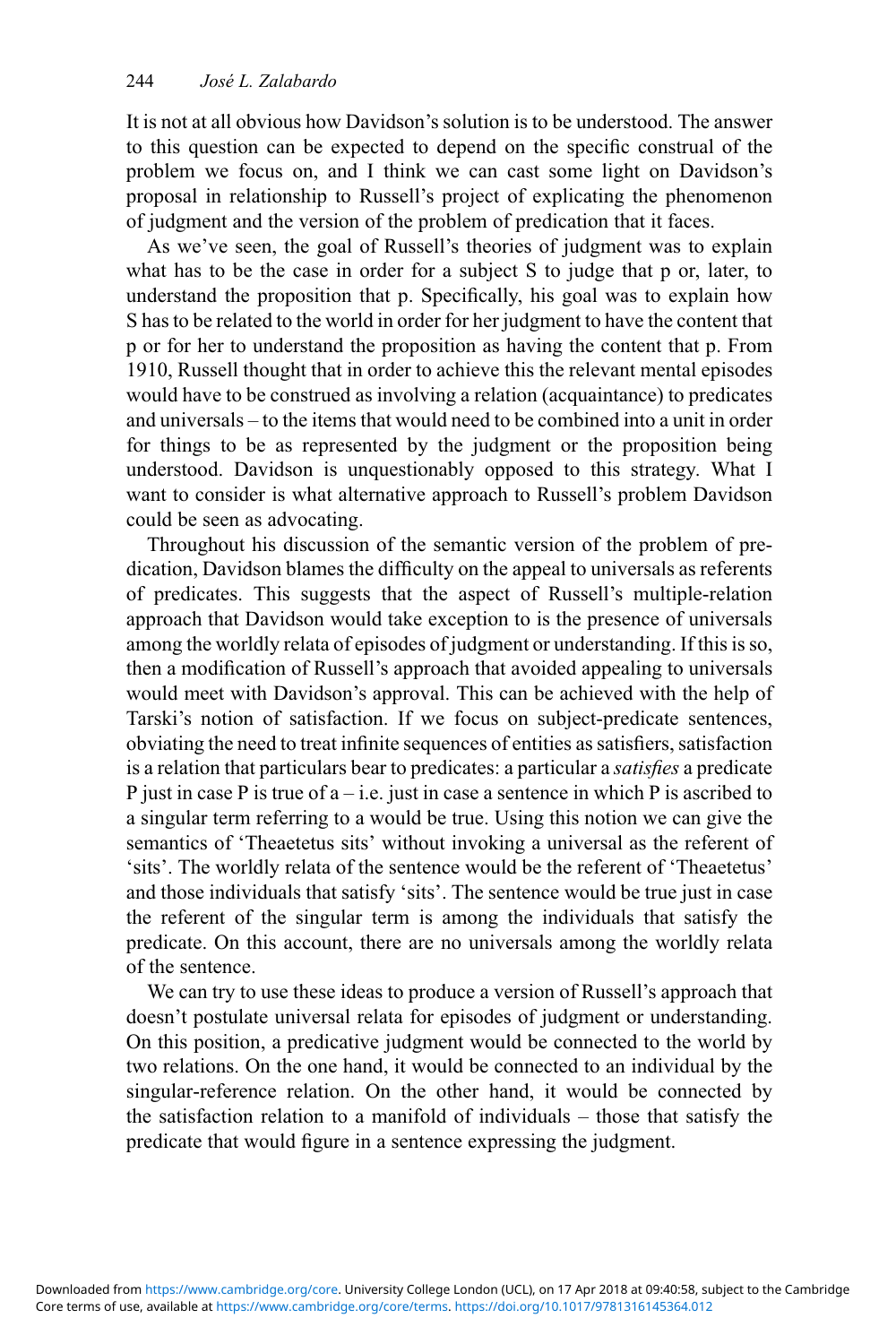It is not clear that this move would produce a promising theory of judgment. Notice that the relations of singular reference and satisfaction would have to enable the subject to bring to consciousness their world-side relata. For example, when a subject judges that Theaetetus sits, she would have to have present to the mind Theaetetus and, instead of the property of sitting, the manifold of sitting individuals. But the new requirement is highly implausible. Surely judging that Theaetetus sits cannot require bringing to consciousness every sitting individual.

However, even leaving this difficulty to one side, it should be clear that Davidson would not endorse this approach. This would involve explaining the truth conditions of sentences in terms of the satisfaction conditions of predicates, but it is clear that, for Davidson, the order of explanation proceeds in the opposite direction:

Which of the two semantic concepts, satisfaction or truth, we take as basic is, from a formal point of view, open to choice. Truth, as Tarski showed, is easily defined on the basis of satisfaction; but, alternatively, satisfaction can be taken to be whatever relation yields a correct account of truth … The second is, I think, the right view. (Davidson 2005, 34–35)

If, as this passage and others<sup>14</sup> indicate, the satisfaction relation is defined as whatever individual-predicate relation produces the right truth conditions for sentences, which truth conditions a sentence has cannot be defined in terms of the satisfaction conditions of the predicates that figure in it, on pain of circularity.

It should be equally clear that Davidson would not support either a return to Russell's dual-relation approach. He certainly doesn't see his endorsement of Tarski's theory of truth as carrying a commitment to this approach:

Tarski provides no entities at all to which sentences correspond or which sentences name, picture, or otherwise represent. No facts appear in the official apparatus, nor do propositions, either as the meanings of sentences or as half-extensional, half-intensional entities in the world as in Russell's early theory. (Davidson 2005, 155)

Davidson's solution doesn't postulate entities that could play the role of worldly relata in a dual-relation theory.

It seems, then, that Davidson would oppose all the strategies with which Russell attempted to explain how a subject has to be related to the world in order for her judgment to have the content that p or for her to understand a proposition as having the content that p. And I want to suggest that he is not offering an alternative strategy for explaining these subject-world relations. Davidson doesn't think that such an explanation is to be had. Notice that if we had an account of the semantic relations between sentences or judgments and

<sup>14</sup> Davidson (2005, 35–36, 155).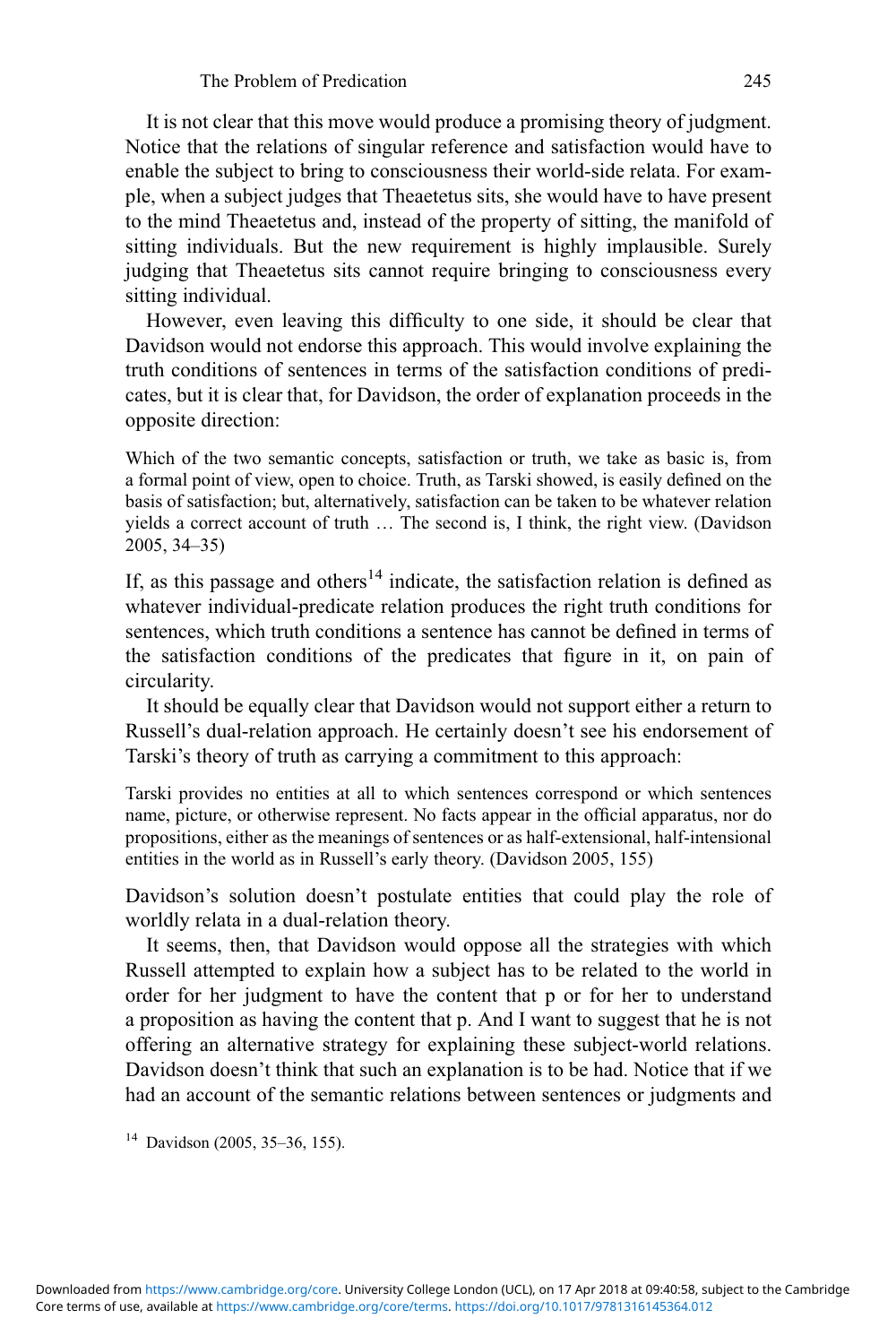bits of the world, we should be able to derive from it a pairing of true sentences or judgments with facts. However, in Truth and Predication Davidson argues forcefully against the idea of a correspondence of this kind: 'there is nothing interesting or instructive to which true sentences correspond' (Davidson 2005, 39), since 'if true sentences correspond to anything, they all correspond to the same thing' (Davidson 2005, 40). So, for Davidson, it's not possible to provide an informative pairing of true sentences or judgments with the facts that make them true. But if this is not possible, then, a fortiori, it's not possible to have an informative account of the relations between sentences or judgments (true or false) and the world from which the former obtain their content. We have to conclude that, for Davidson, it's not possible to explain these relations between mind or language and the world. His 'solution' to the problem of predication is not a strategy for overcoming an obstacle to the provision of this explanation.

It follows that, according to Davidson, linguistic meaning and mental content cannot be explained in terms of relations between linguistic items or mental episodes and the world. How then is he proposing to explain these phenomena? I want to suggest that, in the case of linguistic meaning on which Davidson concentrates, his proposal is to explicate the phenomenon in terms of linguistic use.<sup>15</sup>

He expresses the point clearly in the following explanation of what is missing in the Tarskian truth theory with which he proposes to specify the semantics of a language:

What is missing is the connection with the users of language. Nothing would count as a sentence, and the concept of truth would have no application, if there were no creatures who used sentences by uttering or inscribing tokens of them. Any complete account of the concept of truth must relate it to actual linguistic intercourse. (Davidson 2005, 36)

Elsewhere he states explicitly that his views on the connection between truth and meaning are not in conflict with a use-based semantics:

What is clear is that someone who knows under what conditions a sentence would be true understands that sentence, and if the sentence has a truth value (true, false or perhaps neither) then someone who does not know under what conditions it would be true doesn't understand it. This simple claim doesn't rule out an account of meaning which holds that sentences mean what they do because of how they are used; it may be that they are used as they are because of their truth conditions, and they have the truth conditions they do because of how they are used. (Davidson 2000, 70)

However, the idea that meaning should be explained in terms of use is often seen as enjoining an epistemic view of truth, according to which we can specify in terms of beliefs or other cognitive attitudes what has to be the case in order for a sentence to be true. And Davidson's rejection of this view is unambiguous.

<sup>&</sup>lt;sup>15</sup> For an application of these ideas to mental content see Davidson (2001b).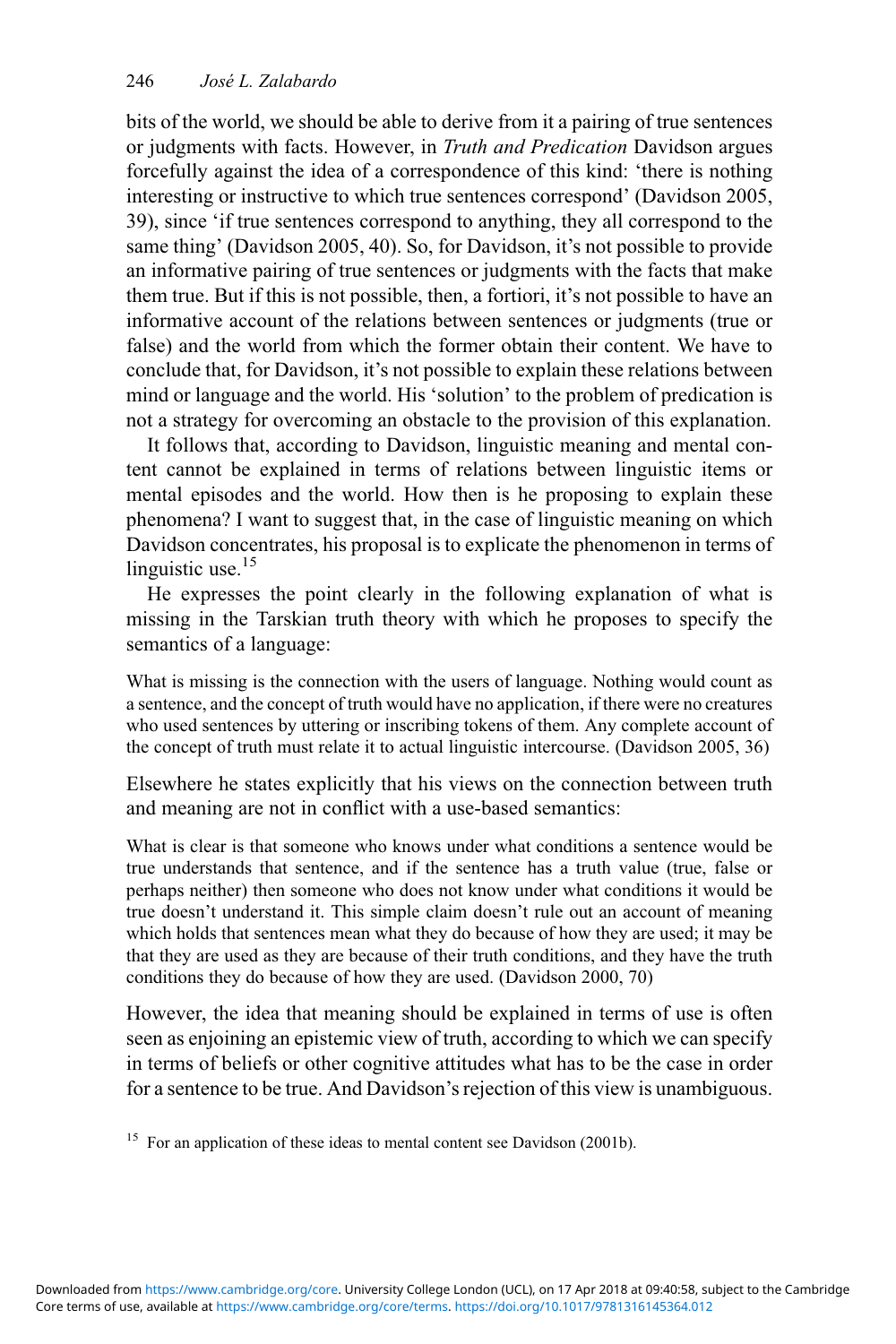Here is his verdict on the version of the view according to which truth is warranted assertibility:

I respect this idea for the same reason I respect closely related pragmatic theories, because it relates truth to human attitudes like belief, intention and desire, and I believe any complete account of truth must do this. But theirs cannot be the right way to express the relation. For either the conditions of warranted assertability are made so strong that they include truth itself, in which case the account is circular, or circularity is avoided by making the conditions explicit, and it then becomes clear that a fully warranted assertion may be false. (Davidson 2000, 67–68)

But his rejection of epistemic accounts of truth doesn't lead Davidson to give up on the project of explicating truth and meaning in terms of use. His hope is that there is a way of achieving this that doesn't take the form of an epistemic view of truth:

there must be some connection [between belief and truth] if we are to relate the truth of utterances to their use. The question is what that connection can be. (Davidson 2005, 42)

Davidson is certainly not alone in thinking that we can explain truth in terms of use without identifying truth with warranted assertibility. The view has been eloquently defended by Huw Price:

pragmatists have often ignored the resources of their own theoretical standpoint even, in a sense, their own principles—in seeking to equate truth with something like warranted assertibility. A better alternative, in my view, is to seek to explain in pragmatic terms why our notion of truth does not line up neatly with warranted assertibility—in other words, to explain what practical use we have for a stronger notion. (Price 2011a, 16)

Advocates of epistemic accounts of truth seek to replace the analysis of truth as correspondence with an alternative analysis in terms of use. According to Price, their mistake is to think that an analysis is needed. Rather than trying to provide an analysis of the notion, the pragmatist should simply "investigate its function and genealogy" (Price 2011b, 167). Robert Brandom characterises the pragmatist methodology in similar terms, as "beginning with a story about the practice or activity of applying concepts, and elaborating on that basis an understanding of conceptual content" (Brandom 2000, 4).

I want to end by suggesting that Davidson's position fits nicely in this methodological mould.<sup>16</sup> The account of the practice of interpretation offered in Chapter 3 of Truth and Predication, and the related account he offers

<sup>&</sup>lt;sup>16</sup> In a note on the manuscript that the editors have included as a footnote at the end of Chapter 3, Davidson writes: "I want to make clear that my 'solution' isn't a basic one. It is an alternative to deflationary, epistemological correspondence theories not in proposing a better *definition* (or short summary) but in suggesting a different approach which relates the concept of truth to other concepts" (Davidson 2005, 75).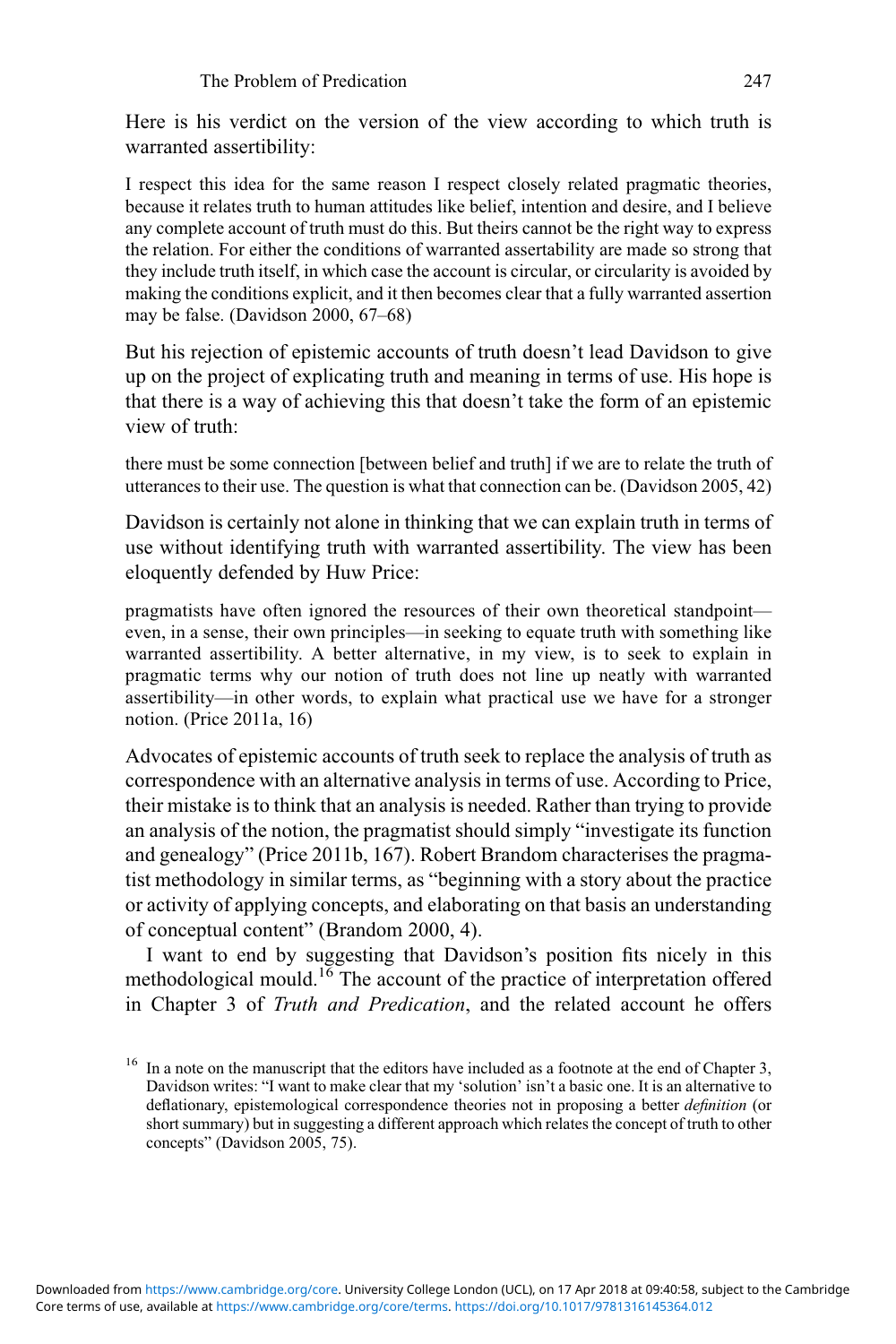elsewhere of the emergence of thought and linguistic meaning, $17$  is precisely what is required for an account of semantic phenomena along the lines of the brand of pragmatism advocated by Price and Brandom, among others.<sup>18</sup> If Davidson was indeed pursuing this pragmatist methodology, his explanation of semantic phenomena would not require specifying relations between linguistic or mental items and the world that endow the former with their semantic properties. Since the problem of predication arises within this now redundant enterprise, Davidson's pragmatism would have a good claim to count as his solution to the problem.<sup>19</sup>

#### **References**

- Bacon, John. 1995. Universals and Property Instances: The Alphabet of Being. Oxford: Blackwell.
- Brandom, Robert. 2000. Articulating Reasons: An Introduction to Inferentialism. Cambridge, Mass.: Harvard University Press.
- Burge, Tyler. 2007. "Predication and Truth." Journal of Philosophy 104 (11): 580–608.
- Candlish, Stewart. 1996. "The Unity of the Proposition and Russell's Theories of Judgment." In Bertrand Russell and the Origins of Analytical Philosophy, edited by R. Monk and A. Palmer. Bristol: Thoemmes Press.
- Davidson, Donald. 2000. "Truth Rehabilitated." In Rorty and His Critics, edited by R. Brandom. Malden, Mass.: Blackwell.
	- 2001a. "The Emergence of Thought." In Subjective, Intersubjective, Objective. Oxford: Oxford University Press.
	- 2001b. "Rational Animals." In Subjective, Intersubjective, Objective. Oxford: Oxford University Press.
	- 2001c. "The Second Person." In Subjective, Intersubjective, Objective. Oxford: Oxford University Press.
	- 2005. Truth and Predication. Cambridge, Mass.; London: Belknap.
- Liebesman, David. 2015. "Predication as Ascription." Mind 124: 517–69.
- Long, Peter. 1969. "Are Predicates and Relational Expressions Incomplete?" Philosophical Review 78: 90–98.

- <sup>17</sup> See Davidson (2001b, 2001c, 2001a).<br><sup>18</sup> I have explored positions in this spirit in Zalabardo (1996, 2000, 2001). My current proposal in this area is outlined in Zalabardo (2016).
- <sup>19</sup> Richard Rorty has long advocated a reading of Davidson's ideas along pragmatist lines. See, e.g., Rorty (1986). In Truth and Predication, Davidson expresses a partial acceptance of this reading: 'Rorty has compared my views on the nature of truth with Dewey's. I find much of what he has to say on this topic congenial, and I think he is right that in a general way. I share Dewey's attitude toward truth. …as I read him, Dewey thought that once truth was brought down to earth there were philosophically important and instructive things to say about its connections with human attitudes, connections partly constitutive of the concept of truth. This is also my view ...' (Davidson 2005, 9–10). Concerning the role that he assigns to Tarski's work, he tells us that Rorty 'sees clearly that for me this is related to the rejection of a representational picture of language and the idea that truth consists in the accurate mirroring of facts' (Davidson 2005, 10).